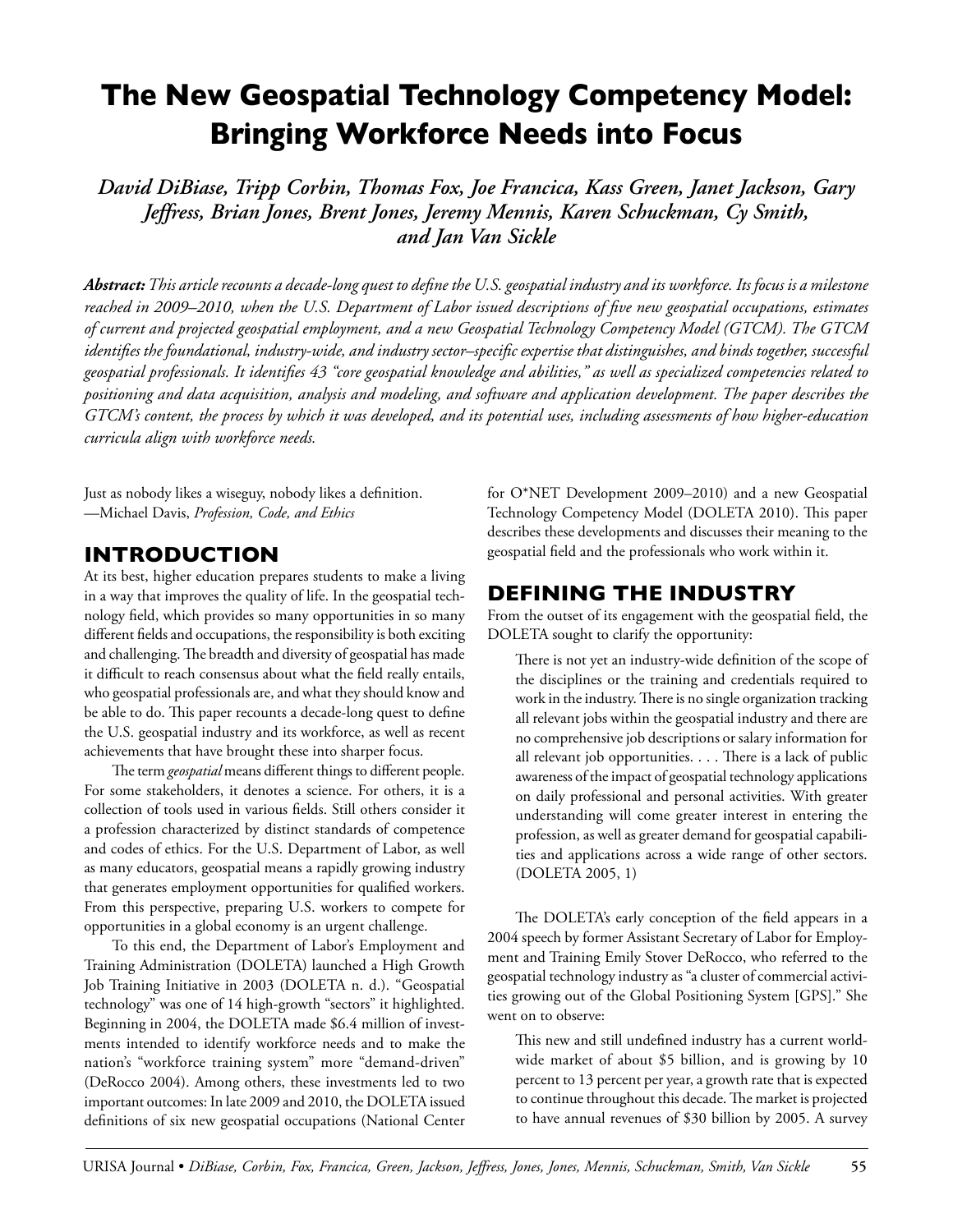of geospatial product and service providers revealed that 87 percent of respondents said they had difficulty filling positions requiring geospatial technology skills. (DeRocco 2004)

## **Emerging Consensus**

Among the first grants awarded by the DOLETA in 2004 was \$695,362 to the Spatial Technologies Information Association (STIA) for a project called Geospatial Industry Awareness and Opportunities. In partnership with a long list of workforce boards, community colleges, geospatial firms, and other organizations, the STIA promised to "develop standard definitions of the geospatial industry sector, vet the definitions through industry leaders, and disseminate results through the industry . . ." via an online workforce information clearinghouse, among other vehicles (DOLETA 2004). When the STIA disbanded, the grant went to the Geospatial Information Technology Association (GITA), in collaboration with the Association of American Geographers (AAG) and the Wharton School of Business at the University of Pennsylvania.

The new project partners assembled groups of "thought leaders" representing industry, government agencies, and academia for two roundtable discussions in October of 2005 and January of 2006. The leadership roundtables included discussions and polls about industry definitions. Following the roundtables and subsequent input from stakeholders, the project recommended that the DOLETA adopt the following broad and inclusive definition:

The geospatial industry acquires, integrates, manages, analyzes, maps, distributes, and uses geographic, temporal, and spatial information and knowledge. The industry includes basic and applied research, technology development, education, and applications to address the planning, decisionmaking, and operational needs of people and organizations of all types. (GITA and AAG 2006, 8)

# **The New Geospatial Occupations**

Industry observers long have complained that the Department of Labor, the Bureau of Labor Statistics, and the U.S. Census were not doing enough to identify and track geospatial employment (Marble 2006, Estaville 2010). In addition to its recommended industry definition, the GITA and the AAG recommended that the Department of Labor establish two new occupational titles immediately: GIS/Geospatial Analyst and GIS/Geospatial Technician (GITA and AAG 2006, 18). Following these recommendations and with input from other stakeholders, the DOLETA established six new occupations in late 2009.

Table 1 lists the ten geospatial occupations now found in DOLETA's O\*NET database, which includes information on hundreds of standardized occupations (National Center for O\*NET Development 2010). Remarkably, DOLETA analysts estimate a total 2008 geospatial workforce of 857,000 individuals, not including geospatial software programmers and application developers. To put this figure into context, the U.S. Bureau of Labor Statistics estimates that 1,571,900 engineers (all specialties);

961,200 computer network, systems, and database administrators; and 22,600 statisticians were employed in the United States in 2008 (BLS 2010–2011). Even more remarkable is its estimate that nearly 340,000 additional workers will be needed over the next ten years.

# **Validating Workforce Estimates**

Because the geospatial field is diverse, expanding, and ill-defined, the size and composition of its workforce is hard to determine (Ohio State University 2002). Among the relatively few reliable labor market studies, the American Society for Photogrammetry and Remote Sensing (ASPRS) estimated that

175,000 people are employed in the U.S. remote-sensing and geospatial information industry, which includes those commercial firms, not-for-profit organizations, government agencies, and academic institutions involved in the capture, production, distribution, and application of remotely sensed geospatial data and information, primarily for the civilian sector. (Mondello, Hepner, and Williamson 2004, 11)

To bring the ASPRS's 2004 estimates up-to-date with the DOLETA's for 2008, we considered the periodic studies prepared by the market research firm Daratech, Inc. Daratech began tracking revenues of the GIS-related firms in 1989. Responding to the evolution and increasing integration of the industry, Daratech reframed its object of study in 2004 as "geospatial." Consistent with the expansive DOLETA definition recommended by the GITA and the AAG, Daratech defined geospatial technologies as a superset of technologies that includes:

- traditional GIS as the data storage, retrieval, and analysis mechanism;
- data-capture technologies, both as input and to serve as the basis for location-specific information served out to a client—so including many types of sensors, photogrammetry, and other types of imagery as input and the combination of GPS and location-based services (LBS) for later service;
- • geocapable engineering technologies that combine the design element of a CAD tool with the underlying GIS layer for location-specific intelligence;
- technologies that serve the data and any analytical results to the end-consumer—whether that is within a traditional client/server environment or through a thin Web client; and
- related services to tie together disparate systems within the public or private enterprise (Daratech 2006, 2)

Across four industry sectors—software, data, services, and hardware—Daratech estimated an increase in industry revenues from about \$2.4 billion in 2004 to \$4.3 billion in 2008, a compound annual growth rate of 12.6 percent. Assuming that the geospatial workforce grew roughly in proportion to revenue increases during that period, the ASPRS 2004 estimate of the geospatial workforce extrapolates to about 315,000 in 2008.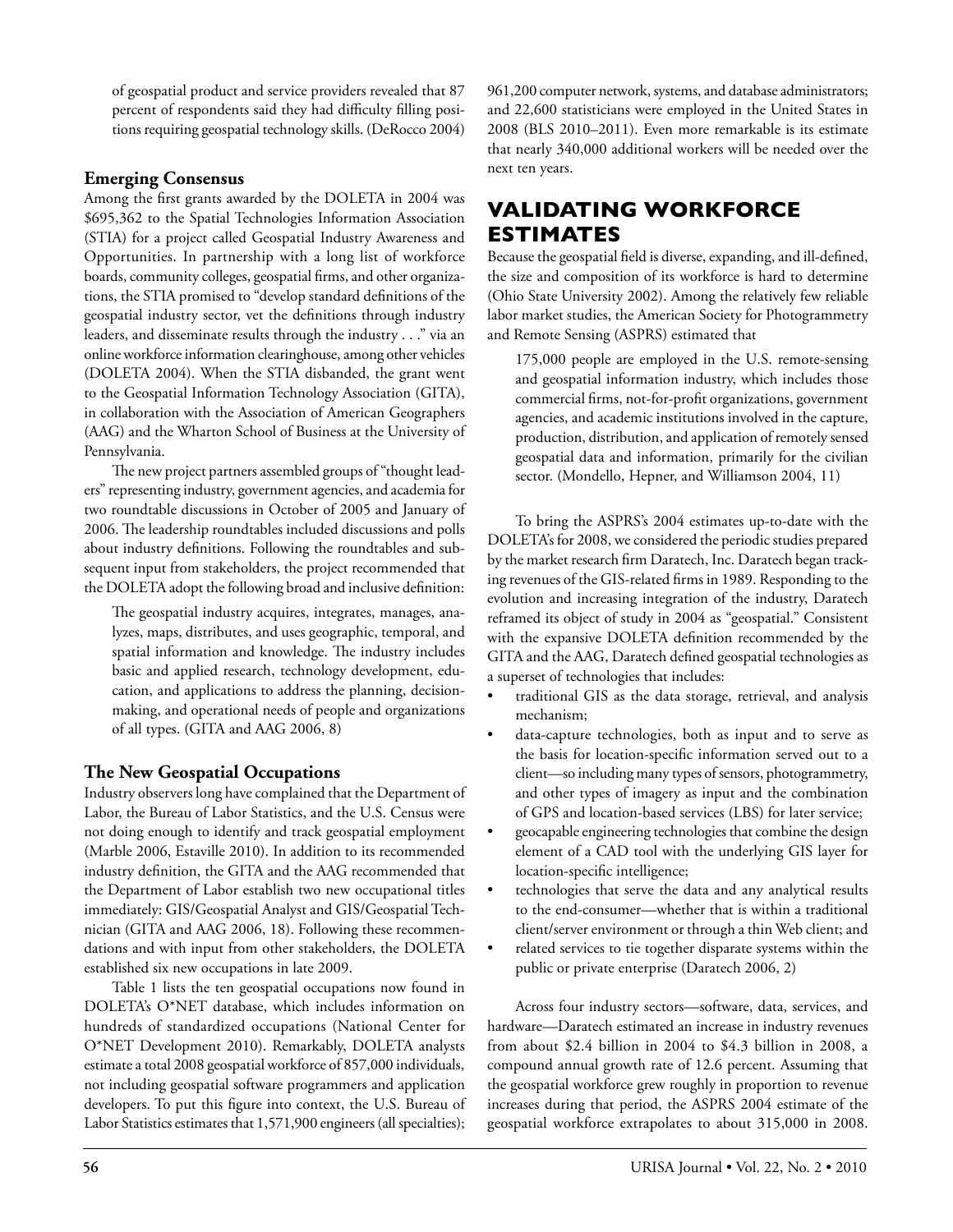|                                                      | Estimated  | Projected       |                                          |
|------------------------------------------------------|------------|-----------------|------------------------------------------|
|                                                      | Employment | Growth          | Projected Growth Rate                    |
| Occupation                                           | (2008)     | $(2008 - 2018)$ | $(2008 - 2018)$                          |
| Geospatial Information Scientists and Technologists* | 209,000    | 72,600          | Average (7% to 13%)                      |
| Geographic Information Systems Technicians*          | 209,000    | 72,600          | Average (7% to 13%)                      |
| Remote sensing Scientists and Technologists*         | 27,000     | 10,100          | Average (7% to 13%)                      |
| Remote sensing Technicians*                          | 65,000     | 36,400          | Average (7% to 13%)                      |
| Precision Agriculture Technicians*                   | 65,000     | 36,400          | Average (7% to 13%)                      |
| Geodetic Surveyors*                                  | 58,000     | 23,300          | Faster than average (14% to 19%)         |
| Surveyors                                            | 58,000     | 23,300          | Faster than average (14% to 19%)         |
| Surveying Technicians                                | 77,000     | 29,400          | Much faster than average ( $\geq 20\%$ ) |
| Mapping Technicians                                  | 77,000     | 29,400          | Much faster than average ( $\geq 20\%$ ) |
| Cartographers and Photogrammetrists                  | 12,000     | 6,400           | Much faster than average ( $\geq 20\%$ ) |
| <b>Totals</b>                                        | 857,000    | 339,9000        |                                          |

**Table 1.** Geospatial Occupations Defined by the U.S. Department of Labor Employment and Training Administration

\*New occupations established late 2009.

Note: Employment and growth estimates do not include geospatial software programmers and application developers. Source: U.S. Department of Labor Employment and Training Administration, O\*NET Online, http://online.onetcenter.org/, September 6, 2010

This rough estimate suggests that the DOLETA's employment estimates may be high, perhaps by as much as a factor of three, but not by an order of magnitude. However, given that both the ASPRS industry definition is more narrowly focused than the GITA/AAG definition adopted by the DOLETA and Daratech, it seems reasonable to conclude that the ASPRS initial estimate was conservative, that the DOLETA estimates are not extravagant, and that workforce estimates depend highly on how the geospatial industry is defined.

Some industry observers believe that available market research may considerably underestimate the geospatial industry. Recent studies pointing to \$6 to \$12 billion economic impact in Australia (Curtin University and Victoria University 2008) and a \$5.3 billion market in China in 2006 (Zhong and Liu 2008) suggest that Daratech's worldwide revenue estimates are low. Carl Reed, Chief Technology Officer of the Open Geospatial Consortium (2010), suggests that substantial revenues generated by advertising and click-throughs at online mapping and earth browser applications are likely to be overlooked in traditional market estimates, because proprietary information of this type often is not disclosed. Observing that "geospatial analysis and data management are not relegated to just a few software companies anymore," Directions Media Editor in Chief Joe Francica (2009) concludes, "We are at the threshold of a new business environment, both economically and technologically, that requires new ways to measure the growth of the [geospatial] market."

Despite the challenges in estimating the geospatial industry's revenues or workforce, the DOLETA's recognition of six new geospatial occupations is an important milestone. Now that the Department of Labor is tracking a more complete array of geospatial occupations, observers can expect more reliable workforce estimates in years to come. And whether the 2008 geospatial workforce numbered 315,000, 857,000, or somewhere in between, no one disputes the need to prepare many additional workers in the years to come.

From the perspective of employment and training, the most expansive conceptions of the geospatial industry encompass many occupations beyond the ones listed in Table 1, including engineers, marketing professionals, and many others. Individuals in various walks of life will benefit from increased awareness and understanding of geospatial technology and applications. In part, this need will be addressed by innovative general education offerings as described by Tsou and Yanow (2010) elsewhere in this issue. However, the DOLETA's overriding concern, like those of many U.S. higher education institutions and the industry itself, is how to increase the capacity and the effectiveness of the U.S. geospatial education infrastructure to help realize the additional employment opportunities that the geospatial industry is expected to offer.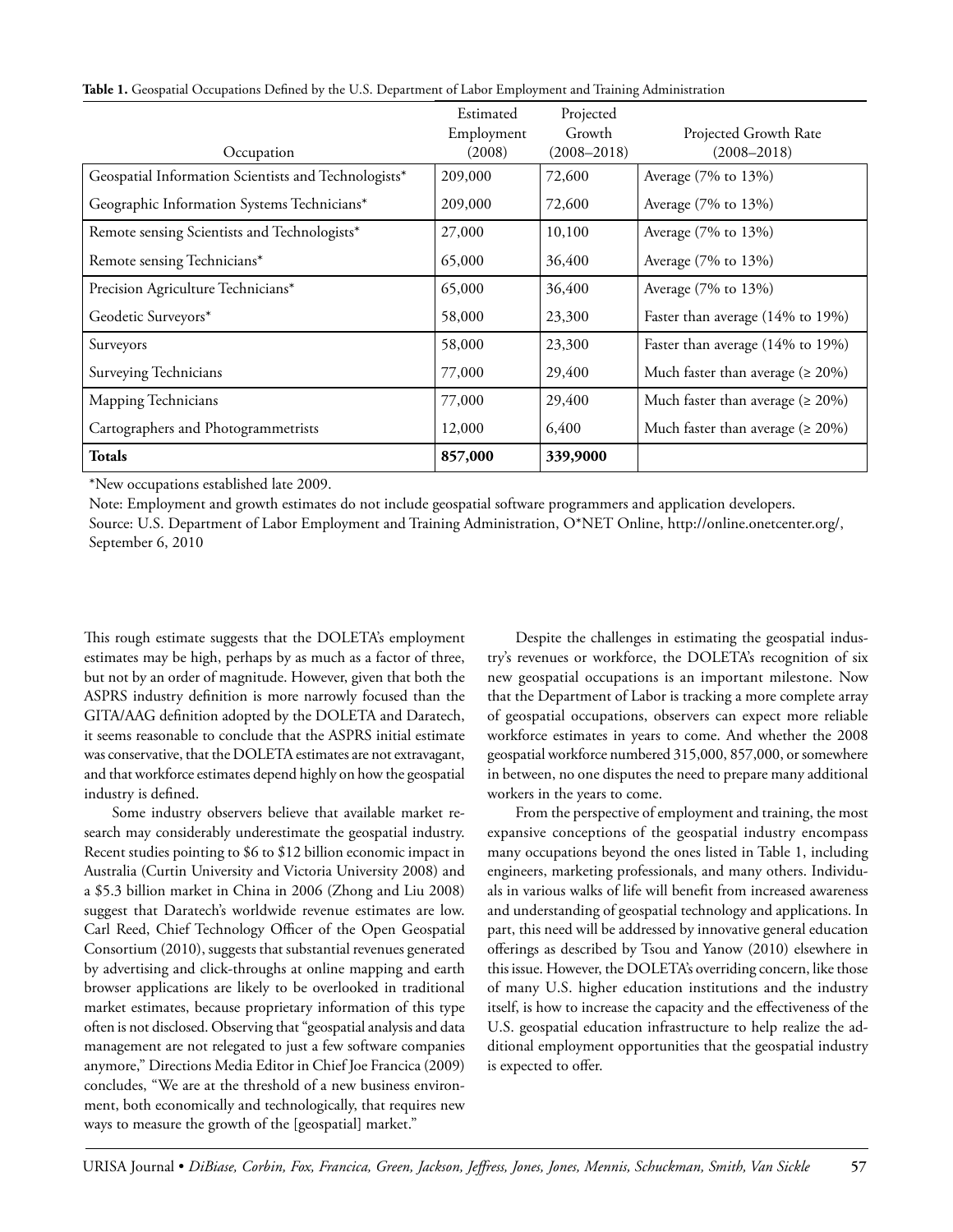# **The First Geospatial Technology Competency Model**

The widely cited prediction of a \$30 billion geospatial technology industry seems to have originated with the U.S. National Aeronautics and Space Administration (NASA). In 1997, NASA launched a National Workforce Development Education and Training Initiative to address an expected "serious shortfall of professionals and trained specialists who can utilize geospatial technologies in their jobs" (Gaudet, Annulis, and Carr 2003, 21). As part of that initiative, NASA mobilized a team of workforce development specialists at the University of Southern Mississippi to identify key competencies of geospatial professionals. The University of Southern Mississippi's Geospatial Workforce Development Center (later reorganized as the Workplace Learning and Performance Institute) used focus-group and group-systems methodologies to help representatives of 16 leading businesses, government agencies, and professional societies identify the key competencies that geospatial workers need to master.

The result was the first Geospatial Technology Competency Model (GTCM), a matrix that associates 39 competencies with each of 12 worker roles (Gaudet, Annulis and Carr 2001). A key insight of this pioneering study was the observation that:

For geospatial technology professionals to be successful in today's marketplace, it is critical to understand that the knowledge, skills, and abilities required for their jobs include a blend of technical, business, analytical, and interpersonal competencies. (Gaudet, Annulis, and Carr 2003, 25)

The University of Southern Mississippi's GTCM was ahead of its time. Not until 2006 did the University Consortium for Geographic Information Science (UCGIS) complete the first edition of the *Geographic Information Science and Technology Body of Knowledge,* an inventory of 1,660 educational objectives representing that breadth of technical expertise in the geospatial knowledge domain. Absent that inventory, the original GTCM fell short in its attempt to identify technical competencies. The shortcoming became apparent during the study that the GITA and the AAG conducted for the DOLETA. Of the industry roundtable participants and other stakeholders who responded to an online survey, 62 percent agreed that the 12 technical competencies identified in the GTCM were inadequate. The project's Phase I Report (GITA and AAG 2006, 30) concluded that the GTCM "should be refined and updated." This effort would resume in 2008 as part of the DOLETA's in-house competency modeling initiative.

# **The DOLETA Competency Modeling Initiative**

The DOLETA commenced its Industry Competency Initiative in 2005. Goals included promoting the development of industrydriven competency models in high-growth, high-demand industries. The contractors that developed the DOLETA's competency modeling framework proposed that *competency* be defined as "the capability to apply or use a set of related knowledge, skills, and abilities required to successfully perform 'critical work functions' or tasks in a defined work setting" (Ennis 2008, 5). They defined *competency model* as "a collection of competencies that together define successful performance in a particular work setting" (4). Uses of competency models include guiding individual professional development, helping people in moving up or over in an organization or industry, helping educators and trainers develop curricula that address workforce needs, and informing development of interview protocols, requirements for professional certification, and criteria for academic program accreditation and articulation (PDRI and Aguirre International 2005).

The DOLETA's competency model framework consists of nine tiers (see Table 2). Although the tiers are illustrated in pyramid form (shown in Figure 1), the content of each DOLETA competency model is a list of competencies corresponding to the first five tiers of the framework. The DOLETA pyramid graphic resembles the illustration used by Marble (1998) in appearance but differs entirely in meaning. Marble's pyramid represented levels of knowledge and abilities possessed by different practitioner groups, ranging from a large group of low-level practitioners who use basic GIS tools in routine ways to a small group of experts engaged in research and development at the top of the pyramid. In contrast, the tiers of the DOLETA pyramid progress from general to specific, rather than from elementary to advanced. Tiers 1 through 3, called Foundation Competencies, specify general workplace behaviors and knowledge that successful workers in most industries exhibit. Tiers 4 and 5 include the distinctive technical competencies that characterize a given industry and its sectors. Tiers 6 to 8 include occupation-specific competencies and requirements that are specified in the occupation descriptions published at O\*NET Online. Tier 9 represents management competencies associated with one or more occupations. Because of the number of occupational specialties in a given industry, Tiers 6 to 9 are linked to, but not included in, the DOLETA's industry competency models at its online Competency Model Clearinghouse.

|  |  | Table 2. Tiers of the DOLETA Competency Model Framework |  |  |
|--|--|---------------------------------------------------------|--|--|
|  |  |                                                         |  |  |

- Tier 9: Management Competencies
- Tier 8: Occupation-specific Requirements
- Tier 7: Occupation-specific Technical Requirements
- Tier 6: Occupation-specific Knowledge Areas
- Tier 5: Industry-specific Technical Competencies
- Tier 4: Industry-wide Technical Competencies
- Tier 3: Workplace Competencies Tier 2: Academic Competencies
- Tier 1: Personal Effectiveness Competencies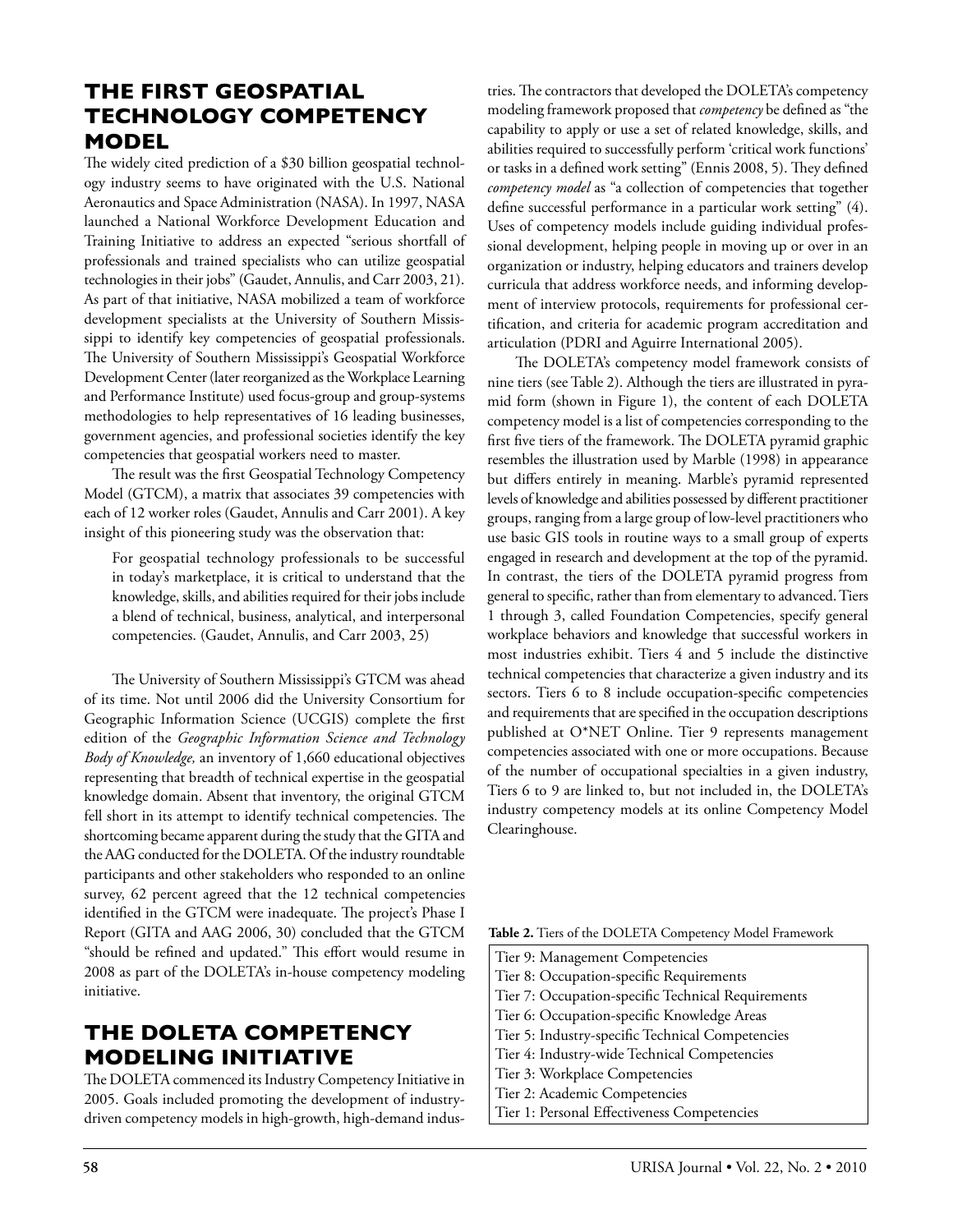

**Figure 1.** Pyramid graphic depicting tiers of the Geospatial Technology Competency Model (GTCM). The complete model is available at the DOLETA's Competency Model Clearinghouse, http://www.careeonestop.org/competency model/.

Table 3. Tier 1 Personal Effectiveness Competencies of Building Blocks

| Interpersonal Skills |
|----------------------|
| Integrity            |
| Professionalism      |
| Initiative           |
| Dependability        |
| Lifelong Learning    |

**Table 4.** Example of a Tier 1 Personal Effectiveness Competency Cluster

Initiative: Demonstrating gumption at work.

- Take initiative in seeking out new responsibilities and work challenges
- Pursue work with energy, drive, and effort to accomplish tasks
- Persist at a task despite interruptions, obstacles, or setbacks
- Establish and maintain personally challenging but realistic work goals
- Strive to exceed standards and expectations

# **The New Geospatial Technology Competency Model**

The pyramid graphic that illustrates the DOLETA's Geospatial Technology Competency Model (GTCM) appears in Figure 1. It shows that most tiers consist of several building blocks, each of which represents a competency cluster. The complete GTCM includes lists of competencies associated with each block. Following the graphic is a series of tables that present sample blocks for Tiers 1 to 3 and complete lists for Tier 5.

The DOLETA's graphic depicts Tier 1—the Personal Effectiveness Competencies—as hovering below the pyramid. Included in Tier 1 are the personal attributes or "soft skills" that are essential for most life roles and that generally are learned in the home or community and reinforced at school and in the workplace.

Table 3 lists the six Personal Effectiveness Competency building blocks included in the GTCM. Highlighted is one example block, Initiative. Competencies listed in this block appear in Table 4.

Tier 2, the Academic Competencies, include knowledge and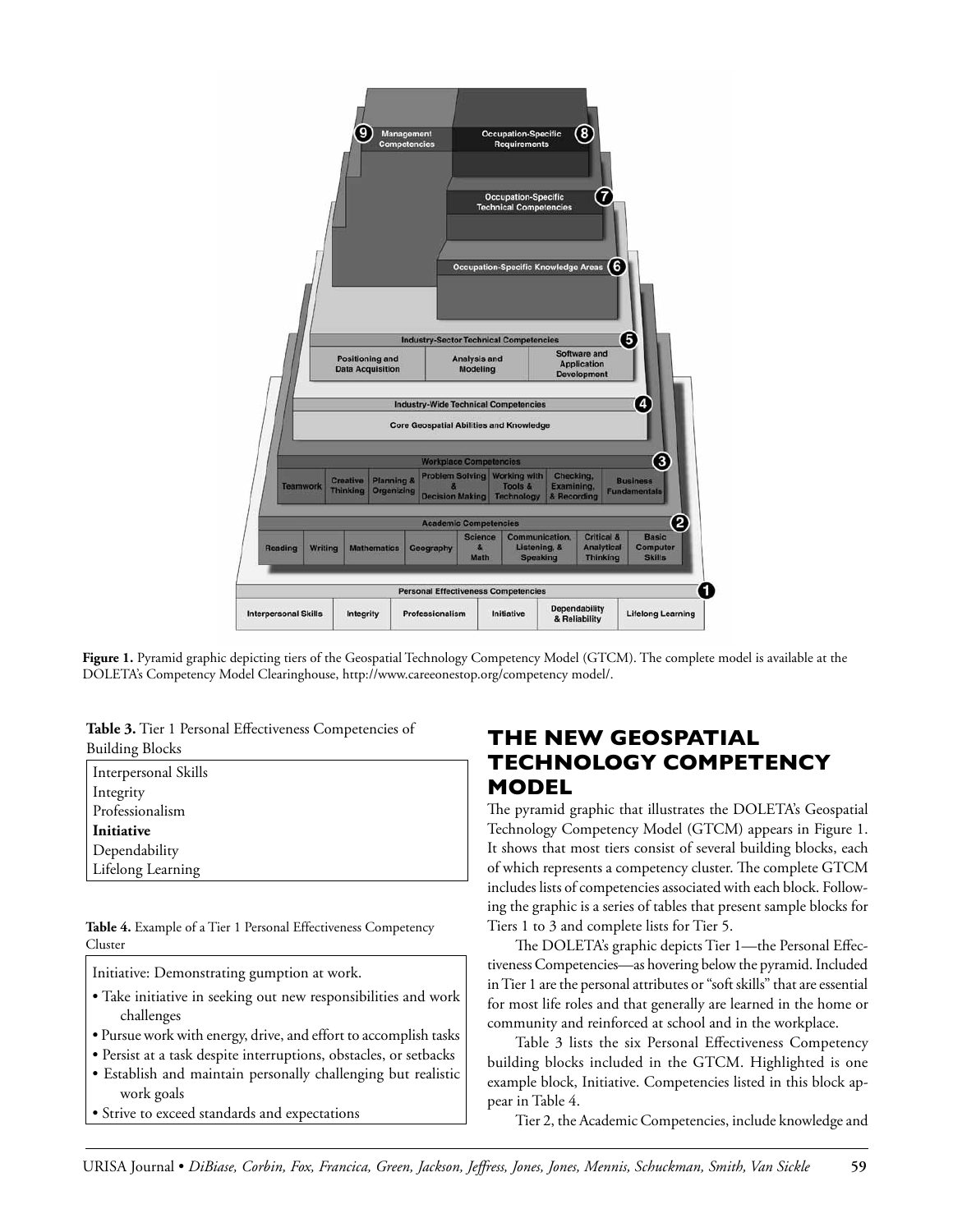#### **Table 5.** Tier 2 Academic Competencies Building Blocks

Reading Writing Mathematics **Geography** Science & Engineering Communication Critical & Analytical Thinking Basic Computer Skills

#### **Table 7.** Tier 3 Workplace Competencies Building Blocks

Teamwork Creative Thinking Planning & Organization Problem Solving & Decision Making Working with Tools & Technology Checking, Examining, & Recording **Business Fundamentals**

#### **Table 6.** Example of a Tier 2 Academic Competency Cluster

Geography: Understanding the science of place and space. Knowing how to ask and discover where things are located on the surface of the earth, why they are located where they are, how places differ from one another, and how people interact with the environment.

#### **Subject-specific Geographic Knowledge**

Human–Environment Interaction: Know and apply geographic information about relationships between nature and society (e.g., pollution from industrial development, economic effects of drought)

Regional Geography: Know and apply knowledge of the physical and human geography of a specific country or world region

Physical Geography: Know and apply geographic information about the processes that shape physical landscapes; weather, climate and atmospheric processes; ecosystems and ecological processes; and natural hazards

Cultural Geography: Know and apply geographic information about culture and cultural processes, including religion, language, ethnicity, diffusion, meaning of landscapes, cultural significance of place

#### **Geographic Skills**

Geographic Information Systems (GIS): Use GIS to acquire, manage, display, and analyze spatial data in digital form Cartography: Producing, creating, and designing paper or digital maps

Field Methods: Use interviews, questionnaires, observations, photography, maps, GPS, GIS, and other techniques to measure geographic information in the field

Spatial Statistics: Use quantitative methods to process spatial data for the purpose of making calculations, models, and inferences about space, spatial patterns, and spatial relationships

#### **Geographic Perspectives**

Spatial Thinking: Identify, explain, and find meaning in spatial patterns and relationships, such as site conditions, how places are similar and different, the influence of a land feature on its neighbors, the nature of transitions between places, how places are linked at local, regional, and/or global scales

Global Perspective: Possess and apply knowledge of how people, places, and regions are linked by global networks and processes (e.g., globalization, international trade, immigration, Internet technology, global climate system)

Interdisciplinary Perspective: Draw on and synthesize the information, concepts, and methods of the natural and social sciences for geographic research and applications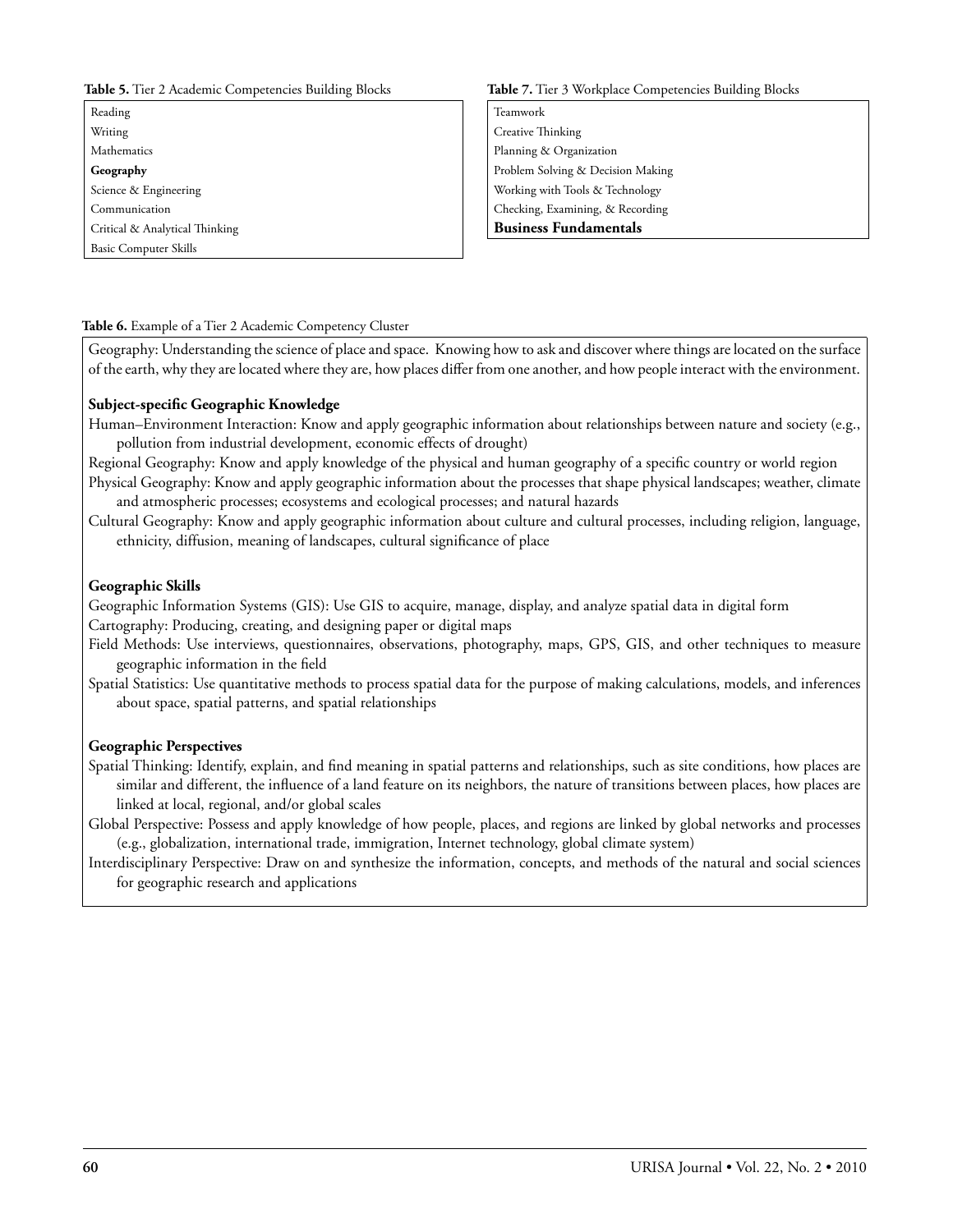### **Business Fundamentals: Knowledge of basic business principles, trends, and economics.**

### **Economic/Business/Financial Principles**

- Characteristics of Markets
- Cost and Pricing of Products
- • Economic Terminology
- Fundamentals of Accounting
- Profit and Loss
- Supply/Demand

### **Economic System as a Framework for Decision-making**

- • Quantify the costs and benefits of an information technology solution for a given organization
- Assess patterns of technologies by examining their effects on parts of an organization, as well as the effects on the organization's interactions with customers, suppliers, distributors, and workers
- Explain the relationship between individual performance and the success of the organization

### **Business Ethics—Act in the best interests of the company, your coworkers, your community, other stakeholders, and the environment**

Legal/Financial

- Comply with the letter and spirit of applicable laws
- • Use company property legitimately, minimizing loss and waste; report loss, waste, or theft of company property to appropriate personnel
- Maintain privacy and confidentiality of company information, as well as that of customers and coworkers
- Comply with intellectual property laws
- Protect trade secrets
- Environmental/Health/Safety
- Hold paramount the safety, health, and welfare of the public
- Maintain a healthful and safe environment and report any violations/discrepancies
- Ensure equipment and systems are designed to be environmentally friendly and strive to continually minimize the resulting carbon footprint
- Practice sustainability by using processes that are nonpolluting, conserving of energy and natural resources, economically efficient, that use local materials, and are safe for workers, communities, and consumers

### Social

- Emphasize quality, customer satisfaction, and fair pricing
- Deal with customers in good faith; no bribes, kickbacks, or excessive hospitality
- • Recognize and resist temptations to compete unfairly

### **Marketing**

- Demonstrate an understanding of market trends, company's position in the marketplace, and defined market segments
- Understand position of product/service in relation to market demand
- Uphold the company and product brand through building and maintaining customer relations
- Integrate internal and external customer demands and needs into the product

### **Entrepreneurship**

- Explain the entrepreneurial process, including discovery, concept development, resourcing, actualization, harvesting
- Demonstrate skills in leadership and team building, including enlisting others to work toward a shared vision
- Discuss strategies for managing growth, including using replicable processes to create enterprises that are sustainable

### **Geospatial Business Fundamentals**

- Discuss the historical origins of geospatial technology
- Demonstrate awareness of the various professions, agencies, and firms that make up the geospatial technology industry
- Understand the respective roles of the private sector, universities, nonprofit organizations, and government agencies in the geospatial market
- Make a business case for a given organization's investment in geospatial technology, including value added and risks minimized
- Recognize ethical implications of bidding and other business practices in geospatial business contexts and make reasoned decisions about appropriate actions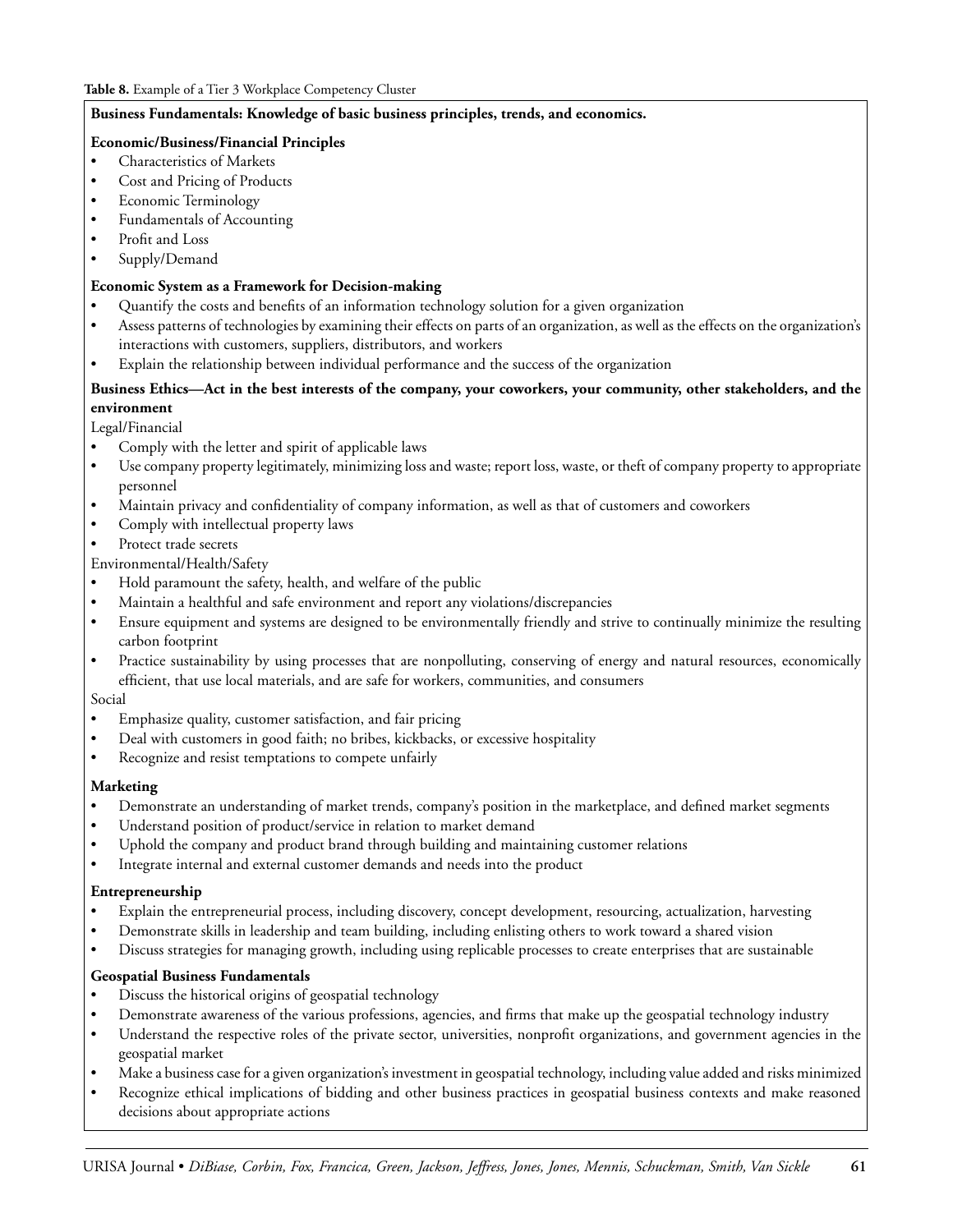abilities learned primarily in a school setting. These cognitive functions and thinking styles apply to most industries and occupations.

Table 5 lists the eight Academic Competency building blocks included in the GTCM. Highlighted is one example block, Geography. The GTCM is the first DOLETA competency model to include Geography as a core academic competency area. Competencies listed in this block appear in Table 6.

The Workplace Competencies specified in Tier 3 represent motives and traits, as well as interpersonal and self-management styles honed in the workplace. They tend to apply to many industries and occupations.

Table 7 lists the seven Workplace Competency building blocks included in the GTCM. Highlighted is one example block, Business Fundamentals. Competencies listed in this block appear in Table 8. Although Business Fundamentals are included in Tier 3 of many industry competency models, some of the knowledge and abilities listed in Table 8 reflect the distinctive character of geospatial business practice.

Tier 4, the Industry-wide Technical Competencies, includes 43 examples of Critical Work Functions that many geospatial professionals will be expected to perform during their careers. In addition to the work functions, Tier 4 also identifies Technical Content Areas—the background knowledge on which skills and abilities are based. These are referenced to the *GIS&T Body of Knowledge* (UCGIS 2006, DiBiase et al. 2007). The Core Geospatial Abilities and Knowledge specified in Tier 4 are exemplary, not exhaustive; geospatial professionals are called on to demonstrate other abilities and knowledge depending on their particular roles and positions. Furthermore, few if any workers are responsible for every Critical Work Function in any one job. Thus, the examples cited represent both the core competencies of the geospatial field and the diversity of professional practice within it (DOLETA 2010, 15). By preparing workers to successfully traverse opportunities in different parts of an organization or even in different organizations, these crosscutting industry-wide technical competencies foster an agile geospatial workforce.

#### **Table 9.** Tier 4 Industry-wide Technical Competencies Building Block

#### **Core Geospatial Abilities and Knowledge**

Table 9 shows that Tier 4 consists of a single building block that includes the core competencies that distinguish the geospatial field. The 43 Critical Work Functions that make up the core are listed in Table 10. Although the competencies are organized under headings, they are intentionally not separated into blocks that might suggest compartmentalization.

Tier 5, the Industry Sector Technical Competencies, includes Critical Work Functions and Technical Content Areas required for worker success in each of three industry sectors: (1) Positioning and Geospatial Data Acquisition, (2) Analysis and Modeling, and (3) Software and Application Development. The sectors represent clusters of worker competencies associated with three major categories of geospatial industry products and services. The Critical Work Functions listed for each sector are exemplary rather than exhaustive, representing the diversity of professional practice in the geospatial field. The responsibilities of many individual geospatial professionals span two or even three sectors. However, few if any workers are responsible for every work function listed in a given sector. A few Critical Work Functions are restricted in some circumstances by U.S. state law to professionals who are licensed to perform such tasks (DOLETA 2010, 19).

**Table 11.** Tier 5 Industry-sector Technical Competencies Building Blocks

**Positioning and Data Acquisition Analysis and Modeling Software and Applications Development**

Table 11 shows the three building blocks that make up Tier 5, the Industry-sector Technical Competencies. All three blocks are highlighted; the work functions that make up each block appear in Tables 12 to 14.

# **Positioning and Data Acquisition**

Sales of geospatial data account for more than one-third of the total geospatial industry revenues. In the United States, federal, state, and local government agencies are major consumers, but utilities, telecommunications firms, and other geographically extensive organizations also rely on up-to-date geospatial data for their business operations. Workers in this sector are expert in the unique geometric and thematic properties of geospatial data and are especially knowledgeable about the factors that affect data quality. They know how various data production technologies work—including the Global Navigation Satellite System (GNSS) and its component technologies such as GPS, airborne and satellite-based sensors, photogrammetric instruments, surveying instruments, real-time GPS/GIS mapping systems, and other field data collection devices—and know how to deploy them to meet project requirements. Others are expert in field data collection, qualitative survey methods, administrative records and databases, and other data capture methods and technologies used to collect georeferenced observations and measurements. In addition to traditional modes of capturing data through remote sensing, surveying, and other field-based methods, this sector includes newer modes that incorporate the positioning capabilities of mobile phones and in-car navigation systems, as well as volunteered geospatial data gathered from social media and Internet technologies. Despite many laypersons' assumption that the world already has been mapped, the efforts of a substantial portion of the geospatial workforce continue to be devoted to the production of georeferenced data (DOLETA 2010, 18).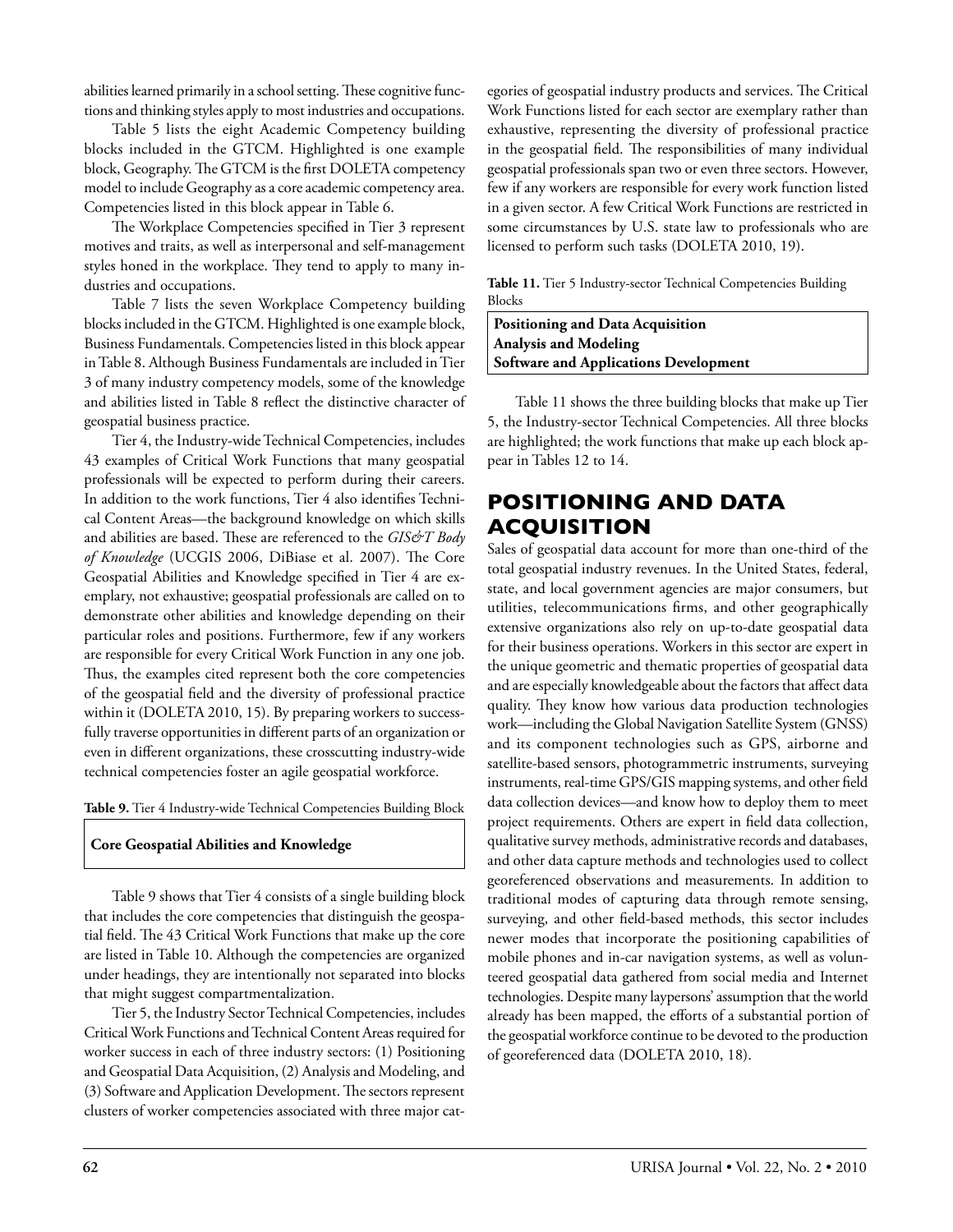#### **Table 10.** Tier 4: **Core Geospatial Abilities and Knowledge** (DOLETA 2010)

### **Critical Work Functions:**

### **Earth Geometry and Geodesy**

- 1. Discuss the roles of several geometric approximations of the earth's shape, such as geoids, ellipsoids, and spheres
- 2. Describe characteristics and appropriate uses of common geospatial coordinate systems, such as geographic (latitude and longitude), UTM and State Plane coordinates
- 3. Explain the relationship of horizontal datums, such as North American Datum of 1983 (NAD 83) or the World Geodetic System of 1984 (WGS 84), to coordinate system grids and geometric approximations of the earth's shape
- 4. Describe characteristics and appropriate uses of common map projections, such as Transverse Mercator, Lambert Conformal Conic, Albers Conic Equal Area, Azimuthal Equidistant, and Polar Stereographic

### **Data Quality**

- 5. Discuss the elements of geospatial data quality, including geometric accuracy, thematic accuracy, resolution, precision, and fitness for use
- 6. In the context of a given geospatial project, explain the difference between quality control and quality assurance
- 7. Identify data quality and integration problems likely to be associated with geospatial and attribute data acquired with legacy systems and processes
- 8. Calculate and interpret statistical measures of the accuracy of a digital data set, such as root mean square error (RMSE)

### **Satellite Positioning and Other Measurement Systems**

- 9. Describe the basic components and operations of the Global Navigation Satellite System (GNSS), including the Global Positioning System and similar systems
- 10. Explain the distinction between GNSS data post-processing (such as U.S. National Geodetic Survey's Online Positioning User Service) and real-time processing (such as Real-Time Kinematic)
- 11. Collect and integrate GNSS/GPS positions and associated attribute data with other geospatial data sets
- 12. Compare differential GNSS and autonomous GNSS
- 13. Plan a GNSS data-acquisition mission that optimizes efficiency and data quality
- 14. Identify and describe characteristics of inertial measurement systems and other geospatial measurement systems

### **Remote Sensing and Photogrammetry**

- 15. Use the concept of the "electromagnetic spectrum" to explain the difference between optical sensors, microwave sensors, multispectral and hyperspectral sensors
- 16. Differentiate the several types of resolution that characterize remotely sensed imagery, including spatial, spectral, radiometric, temporal, and extent
- 17. Explain the difference between active and passive remote sensing, citing examples of each
- 18. Acquire information needed to compare the capabilities and limitations of various sensor types in the context of project requirements
- 19. Explain the use of sampling ground-truth data for quality assurance in remote sensing
- 20. Define "orthoimagery" in terms of terrain correction and georeferencing

### **Cartography**

- 21. Employ cartographic design principles to create and edit visual representations of geospatial data, including maps, graphs, and diagrams
- 22. Demonstrate how the selection of data classification and/or symbolization techniques affects the message of the thematic map
- 23. Critique the design of a given map in light of its intended audience and purpose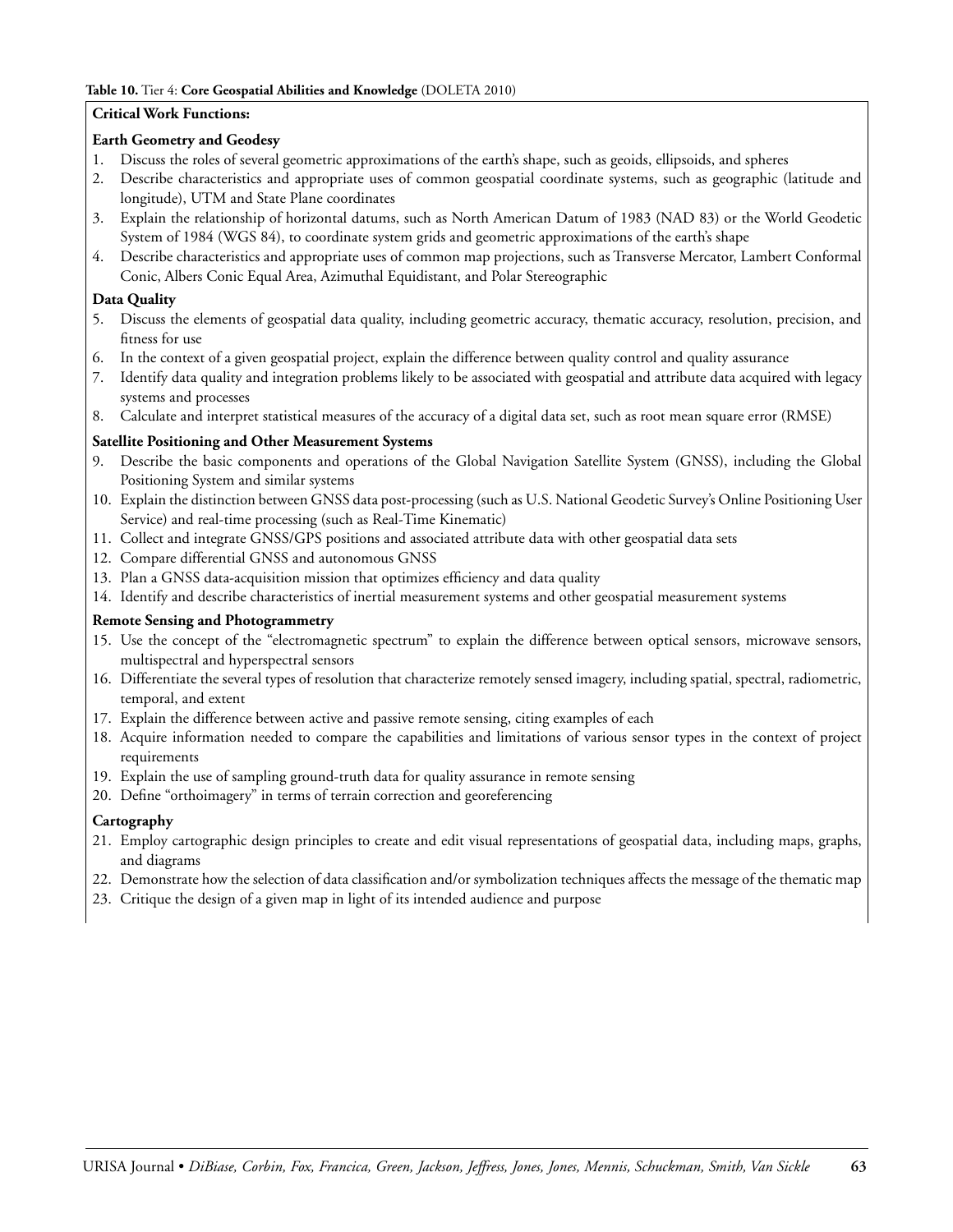#### **Table 10.** Tier 4: Continued

### **Geographic Information Systems**

- 24. Demonstrate understanding of the conceptual foundations on which geographic information systems (GIS) are based, including the problem of representing change over time and the imprecision and uncertainty that characterizes all geographic information
- 25. Use geospatial hardware and software tools to digitize and georeference a paper map or plat
- 26. Acquire and integrate a variety of field data, image data, vector data, and attribute data to create, update, and maintain GIS databases
- 27. Specify uses of standard nonspatial data models, specifically the relational data model and its extensions
- 28. Compare advantages and disadvantages of standard spatial data models, including the nature of vector, raster, and objectoriented models, in the context of spatial data used in the workplace
- 29. Describe examples of geospatial data analysis in which spatial relationships such as distance, direction, and topologic relationships (e.g., adjacency, connectivity, and overlap) are particularly relevant
- 30. Use geospatial software tools to perform basic GIS analysis functions, including spatial measurement, data query and retrieval, vector overlay, and raster map algebra
- 31. Demonstrate a working knowledge of GIS hardware and software capabilities, including real-time GPS/GIS mapping systems

#### **Programming, application development, and geospatial information technology**

- 32. Demonstrate understanding of common geospatial algorithms, such as geocoding or drive-time analysis, by writing or interpreting pseudo code
- 33. Recognize GIS tasks that are amenable to automation, such as route generation, incident response, and land-use change analysis
- 34. Identify alternatives for customization and automation, such as APIs, SDKs, scripting languages
- 35. Identify the information technology components of a GIS, such as databases, software programs, application servers, data servers, SAN devices, workstations, switches, routers, and firewalls
- 36. Compare benefits and shortcomings of desktop, server, enterprise, and hosted (cloud) software applications
- 37. Discuss trends in geospatial technology and applications
- 38. Compare the capabilities and limitations of different types of geospatial software, such as CAD, GIS, image processing
- 39. Recognize opportunities to leverage positioning technology to create mobile end-user applications

#### **Professionalism**

- 40. Identify allied fields that rely on geospatial technology and that employ geospatial professionals
- 41. Participate in scientific and professional organizations and coordinating organizations
- 42. Demonstrate familiarity with codes of professional ethics and rules of conduct for geospatial professionals
- 43. Identify legal, ethical, and business considerations that affect an organization's decision to share geospatial data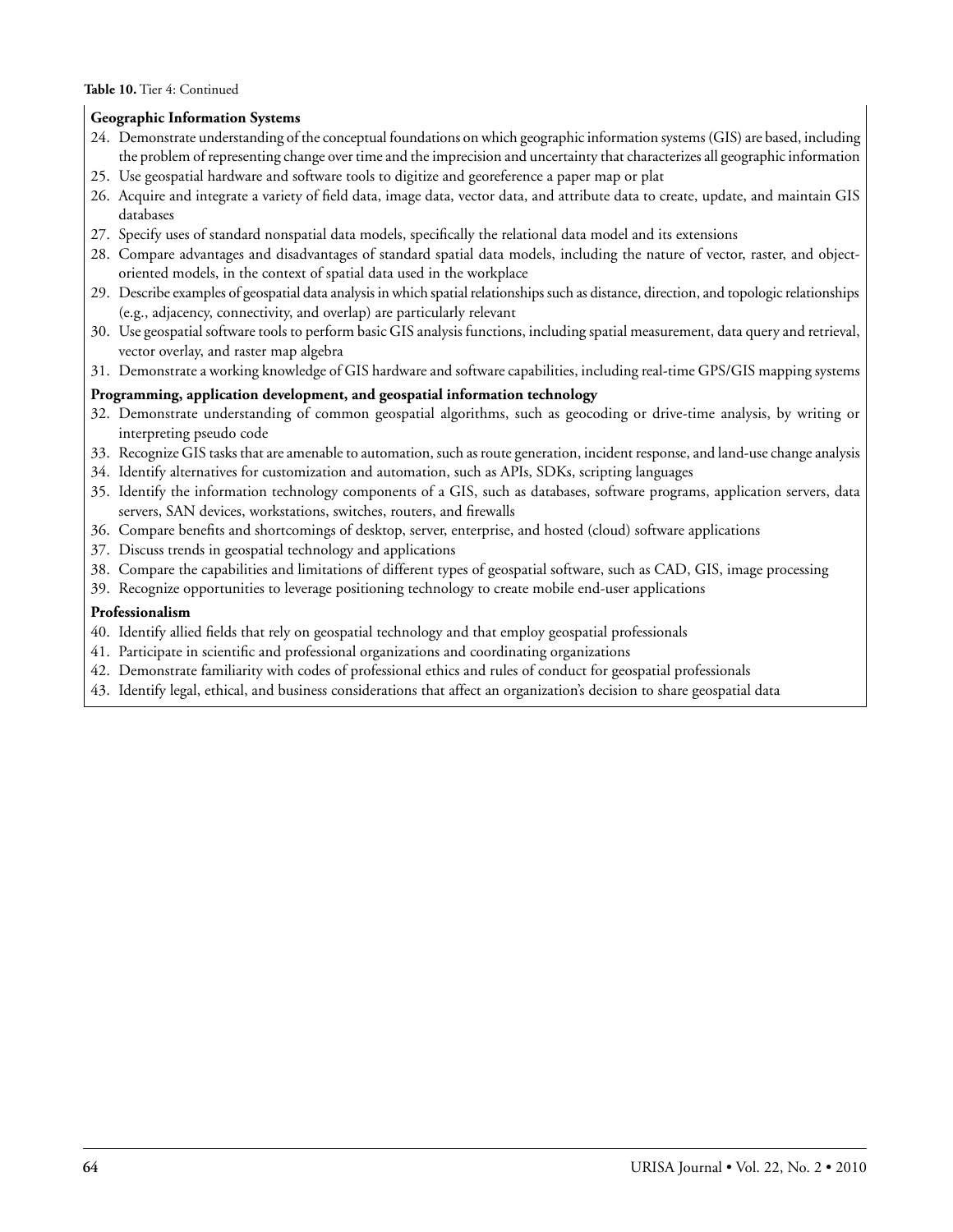#### **Table 12.** Tier 5: Industry-sector Technical Competencies. Sector 1: **Positioning and Data Acquisition.** (DOLETA 2010)

### **Critical Work Functions:**

- 1. Use specialized geospatial software to transform ellipsoid, datum, and/or map projection to georegister one set of geospatial data to another
- 2. Geocode a list of address-referenced locations to map data encoded with geographic coordinates and attributed with address ranges
- 3. Discuss examples of systematic and unsystematic land-partitioning systems in the United States and their implications for land records
- 4. Compare how land records are administrated in the United States in comparison with other developed and developing countries
- 5. Explain the distinction between a property boundary and its representations, such as deed lines, lines on imagery, boundary depictions in cadastral (land-records) databases
- 6. Plot a legal boundary description from a deed or plat
- 7. Design an integrated measurement system solution for acquiring and processing geospatial data
- 8. Identify sampling strategies for field-data collection, including systematic, random, and stratified random sampling, and describe circumstances favorable to each
- 9. Explain how spatial autocorrelation influences sampling strategies and statistics
- 10. Perform requirements analysis for remotely sensed data acquisition using resolution concepts
- 11. Explain the concept of "bit depth" and its implications for remotely sensed image data
- 12. Plan a remotely sensed data-acquisition mission, including specifying an appropriate sensor and platform combination suited for particular project requirements
- 13. Illustrate the differences between ellipsoidal (or geodetic) heights, geoidal heights, and orthometric elevation in relation to GNSS
- 14. Make and justify a choice between Real-time Standard Positioning Service (SPS) and Real-time Precise Positioning Service (PPS) for a given objective
- 15. Perform GNSS data postprocessing (such as National Geodetic Survey's Online Positioning User Service) and real time (such as Real Time Kinematic)
- 16. Collect and integrate carrier-phase (survey-grade) GNSS positions and associated attribute data with other geospatial data sets.
- 17. Explain GNSS data-quality issues, such as multipath, PDOP, and signal-to-noise ratio
- 18. Explain major GNSS error sources, such as ionospheric delay, clock error, ephemerides, and satellite health
- 19. Produce an orthoimage data product with geometric accuracy suitable for project requirements
- 20. Describe the components and operation of an aerotriangulation system
- 21. Produce a metadata document that conforms to a geospatial metadata standard
- 22. Design a questionnaire and interview protocol for acquiring georeferenced socioeconomic data
- 23. Diagram the sequence of functions involved in producing georeferenced textual information harvested from social media sites and the World Wide Web
- 24. Explain how an online real estate site acquires and integrates public information about nearly 100 million property parcels in the United States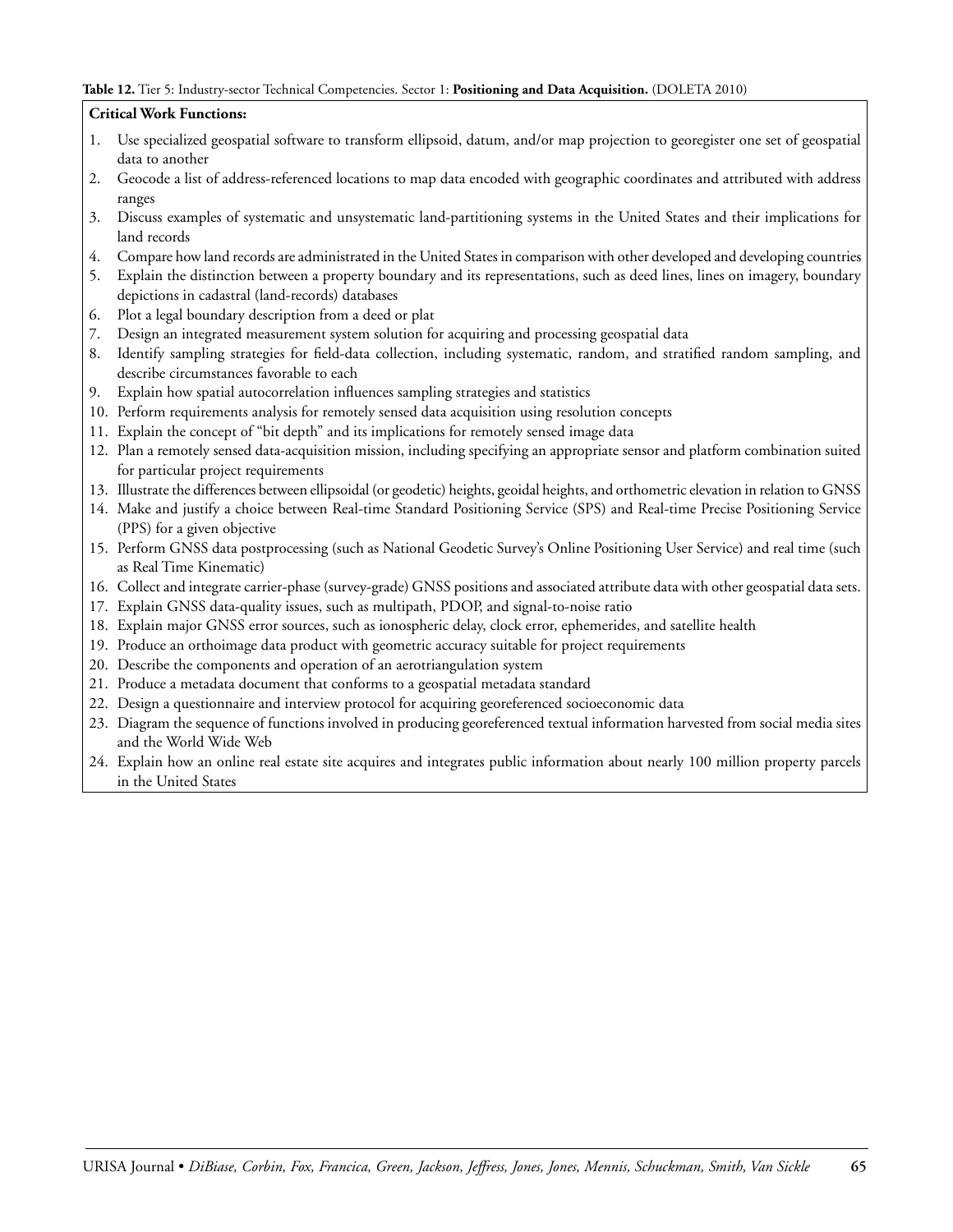# **Analysis and Modeling**

This sector encompasses the professional end-users of geospatial data and software, many of whom are employed in geospatial occupations within allied industries. Successful practitioners in this sector know when and how to employ analytical functions of geospatial software tools to render valid and reliable information from geospatial data. Many are fluent with both data-driven "exploratory" analyses as well as model-driven analyses for hypothesis testing and prediction. Some analysts specialize in designing and implementing geospatial databases that enable efficient analyses. Others specialize in processing remotely sensed image data. Still others are licensed by state governments to perform legal analyses of land records (DOLETA 2010, 21).

# **Software and Application Development**

Market research indicates that this sector accounts for the largest share of sales revenue earned in the geospatial industry (Daratech 2006). Geospatial software products vary from full-featured GIS software products to specialized applications targeted to the needs of particular user communities to component tool kits used by developers to create specialized end-user applications. Software products also include applications for processing, analysis, or adding value to remotely sensed data. In addition to workers employed by commercial software-development firms, many geospatial professionals in diverse settings create specialized software applications to automate routine tasks and to customize end-user interfaces. Increasingly common are customized map mashups based on online mapping systems that expose Application Programming Interfaces (APIs). Open APIs and related Web technologies allow amateurs as well as professionals in many fields, not just geospatial professionals, to create mapping applications. However, the work functions outlined in Table 14 apply specifically to geospatial professionals whose primary work roles include software and application development (DOLETA 2010, 23).

Beyond the scope of this paper are the occupation-specific competencies and requirements associated with Tiers 6 through 9 of the GTCM. As noted previously, descriptions of the ten geospatial occupations can be found through O\*NET OnLine (http://online.onetcenter.org/). Other occupational specifications include an ongoing series of DACUM (Developing A CurriculUM, a technique for identifying occupation-specific duties and tasks, http://www.dacum.org/) occupational analyses performed by the GeoTech Center (Johnson 2010, elsewhere in this issue). Requirements for licensure and certification of Professional Surveyors, Professional Photogrammetrists, and GIS Professionals, are published by the National Council of Examiners for Engineering and Surveying (NCEES) (http://www.ncees.org/), the ASPRS (http://www.asprs.org), and the GIS Certification Institute (http://www.gisci.org).

#### **Table 13.** Tier 5: Industry-sector Technical Competencies. Sector 2: **Analysis and Modeling** (DOLETA 2010)

### **Critical Work Functions:**

- 1. Describe an example of a useful application of a buffer operation in GIS software
- 2. Perform a site-suitability analysis using intersection and overlay functions of GIS software
- 3. Use GIS software to identify an optimal route that accounts for visibility, slope, and specified land uses
- 4. Perform dynamic segmentation on transportation network data encoded in a linear reference system
- 5. Explain how leading online routing systems work, and account for common geocoding errors
- 6. Use location-allocation software functions to locate service facilities that satisfy given constraints
- 7. Develop conceptual, logical, and physical models of a geospatial database designed in response to user requirements
- 8. Explain the modifiable areal unit problem in relation to the "ecological fallacy"
- 9. Compare characteristics and appropriate uses of geospatial modeling techniques, such as neural networks, cellular automata, heuristics, agent-based models, and simulation models such as Monte Carlo simulation
- 10. Assess the current state of the art in coupling predictive models and simulations with GIS software
- 11. Employ cartographic techniques to represent different kinds of uncertainty, including uncertain boundary locations, transitional boundaries, and ambiguity of attributes
- 12. Establish, reestablish, and/or monument property boundaries; represent such boundaries in plats, records, and descriptions, all under personal and professional liability as stipulated in legal statute and precedent
- 13. Define the sampling theorem in relation to the concept of spatial resolution of remotely sensed imagery
- 14. Determine appropriate image-data and image-analysis techniques needed to fulfill project requirements
- 15. Outline workflows that identify the sequence of procedures involved in geometric correction, radiometric correction, and mosaicking of remotely sensed data
- 16. Explain how to quantify the thematic accuracy of a landuse/land-cover map derived from remotely sensed imagery
- 17. Evaluate the thematic accuracy of a data product derived from aerial-image interpretation, such as a soils map, using ground-verification methods
- 18. Explain the difference between pixel-based and objectbased image classification
- 19. Perform object-oriented image classification using specialized software tools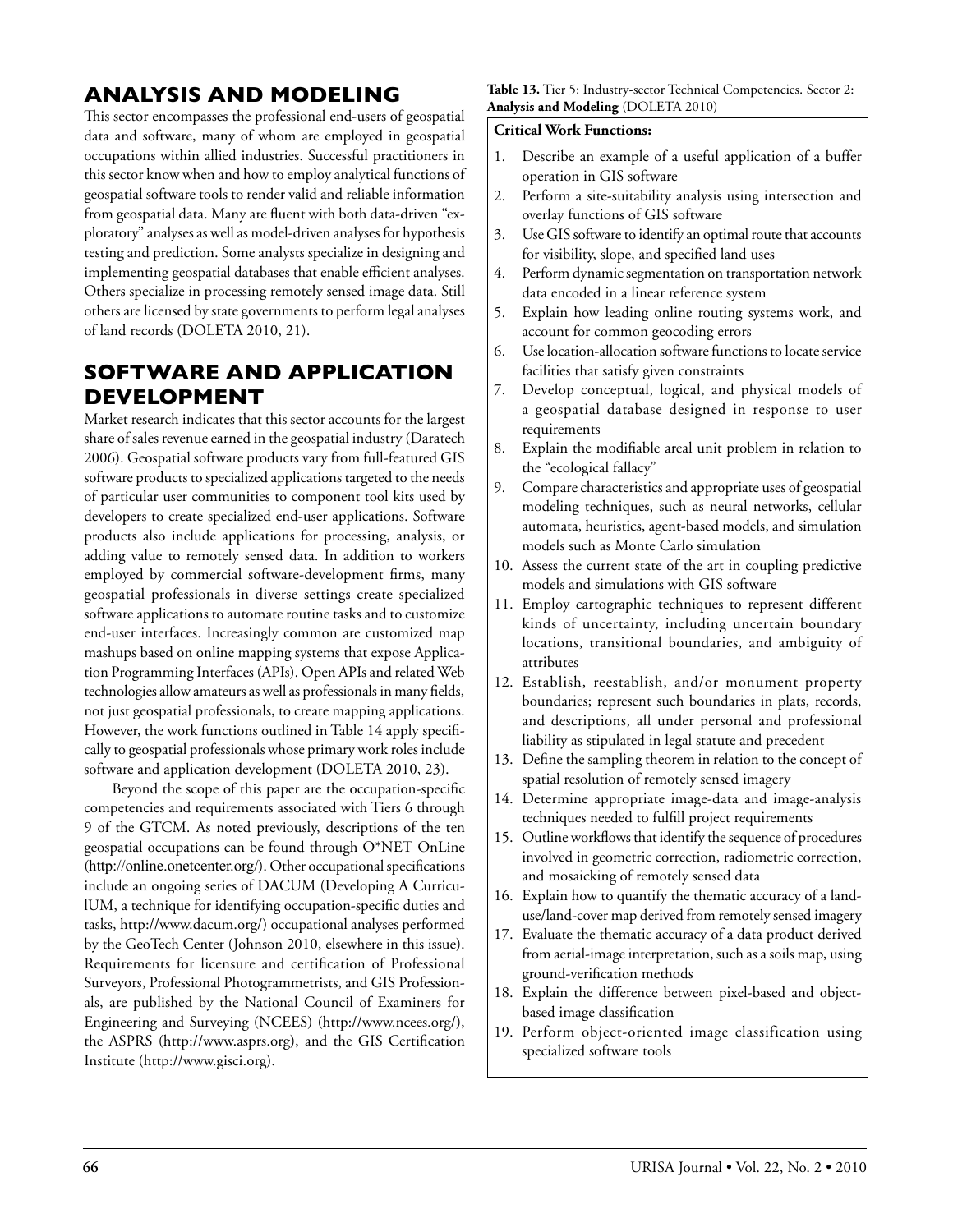### Table 14. Tier 5: Industry-sector Technical Competencies. Sector 3: **Software and Application Development.** (DOLETA 2010)

### **Critical Work Functions:**

- 1. Develop use cases for user-centered requirements analyses
- 2. Perform a feasibility study and cost/benefit analysis
- 3. Design a geospatial system architecture that responds to user needs, including desktop, server, and mobile applications
- 4. Communicate effectively with end-users to ensure that software applications meet user needs
- 5. Optimize geospatial system performance
- 6. Identify appropriate software development tools for particular end uses
- 7. Create geospatial software programs using programming languages such as C, C++, and Java
- 8. Ensure that the software code complies with industry standards, such as those promulgated by the Open Geospatial Consortium (OGC)
- 9. Identify the factors that affect the interoperability of geospatial software applications
- 10. Automate geospatial analysis methods such as transformations, raster analysis, and geometric operations
- 11. Use scripting languages such as Python and others to automate repetitive tasks in desktop geospatial software
- 12. Customize geospatial software using proprietary and opensource software components, such as ESRI's ArcObjects, Intergraph's GeoMedia software suite, and the GeoTools open-source project
- 13. Use scripting languages such as JavaScript, PHP, and KML to create Web-mapping applications
- 14. Employ query languages such as SQL to interrogate spatial databases
- 15. Work effectively in teams to plan and coordinate software and application development
- 16. Stay informed about trends and best practices in information technology and software engineering, such as unit testing, version control, and continuous integration
- 17. Evaluate open-source software components for reuse and potential return contributions
- 18. Realize opportunities to leverage positioning technology to create mobile end-user applications
- 19. Explain how geospatial software in large enterprises fits into SOA (Service-Oriented Architecture) and SaaS (Software as a Service)
- 20. Be able to leverage new architectural opportunities such as cloud computing

# **The DOLETA Competency Modeling Process**

The six-step process by which the GTCM and other industry competency models were developed is explained in PDRI and Aguirre International (2005).

**Step 1. Gather industry information.** The DOLETA's geospatial competency modeling effort began in 2008. Workforce analysts compiled national and state skills standards, technical curricula, syllabi and open course materials, job descriptions, certification standards, and other relevant resources. Many resources had been identified earlier, during a 2003 "industry scan" conducted at the formative stage of the High Growth Job Training Initiative. Prominent among these resources was the University of Southern Mississippi's original GTCM.

**Step 2. Develop draft competency model.** At this stage, analysts began to merge workforce needs identified in Step 1 into the DOLETA's competency model framework. The initial draft of the DOLETA GTCM (April 28, 2008) included Foundational Competencies (Tiers 1 to 3) and 27 industry-wide Critical Work Functions (Tier 4) under six headings: "Principles of Geospatial Technologies," "Geographic Information Systems," "Cartography," "Remote Sensing and Photogrammetry," Surveying and Global Positioning System (GPS)," and "Computer Programming and Database Management." The initial draft included no industry-sector technical competencies (Tier 5), because analysts found no consensus among stakeholders about the sectors of the geospatial technology industry. As explained previously, no occupation-specific knowledge areas, technical competencies, requirements, or management competencies (Tiers 6 to 9) were included.

**Step 3. Gather Information from industry representatives.** Information gathering predated the DOLETA's competency initiative. As part of the High Growth Job Training Initiative, the DOLETA convened meetings with geospatial industry representatives in April of 2003, July of 2003, and March of 2005 to learn about workforce challenges. In all, the DOLETA consulted "more than 182 individuals representing 111 geospatial technology sector organizations from 19 states and the District of Columbia, including members of industry (40 percent), education (21 percent), user groups (15 percent), associations and organizations, workforce professionals (3 percent), and government at all levels (21 percent)" (DOLETA 2005, 2).The 2006 report by the GITA and the AAG also provided extensive industry intelligence and recommendations gleaned from two industry roundtables and a subsequent public comment period.

Then, in June of 2006, the DOLETA's quest for a consensus industry definition suffered a setback at a meeting of industry leaders it hosted to discuss the GITA/AAG project. At that meeting, the Management Association for Private Photogrammetric Surveyors (MAPPS) challenged the proposed industry definition,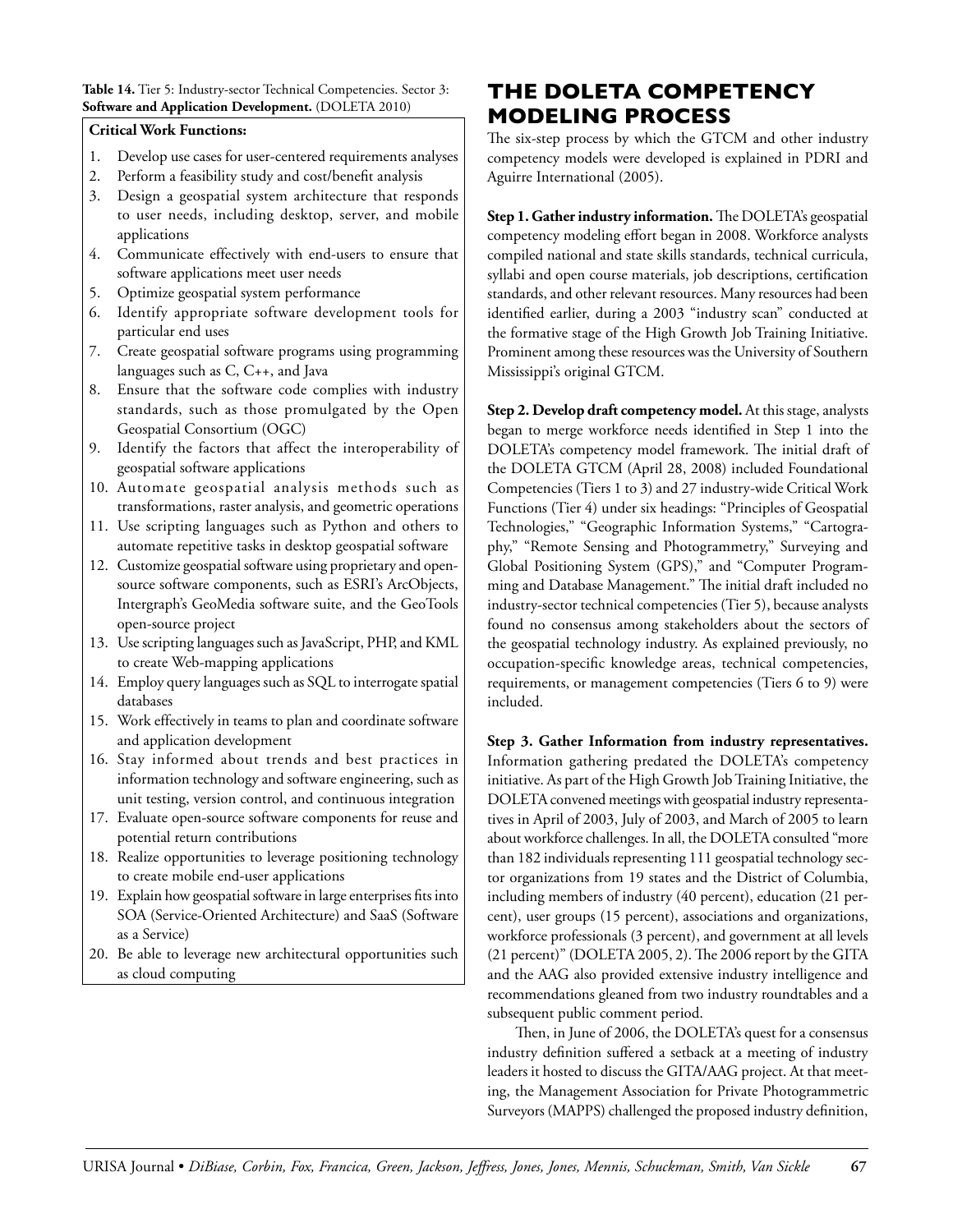and even the assertion that geospatial activities constitute an "industry" per se. Instead, the MAPPS insisted that geospatial be defined as a "profession" and an "Architecture-Engineering discipline" (MAPPS 2006). Following the meeting, in response to the DOLETA's request for comment, the GITA contested what it saw as the MAPPS's attempt to "describe geospatial as a profession limited to the discipline of architecture and engineering (A&E) as defined by federal regulations, rather than a crosscutting industry falling within many fields" (Samborski 2006a, 3). The unfortunate result of this debate was that the DOLETA could not affirm that the industry definition proposed by the GITA/AAG team reflected a true consensus in the field. This setback weakened momentum and delayed completion of the DOLETA's GTCM.

Prospects improved in March of 2009, when representatives of the National Geospatial Technology Center of Excellence (GeoTech Center) approached the DOLETA to offer assistance in its competency modeling effort. Established in 2008 by a grant from the National Science Foundation's Advanced Technology Education program, the GeoTech Center is a consortium of educators and higher education institutions dedicated to improving the capacity and quality of geospatial education and training within the nation's nearly 1,200 two-year colleges. Among the Center's highest priority objectives were to assess geospatial workforce needs and identify core competencies (Sullivan, Brase and Johnson 2008). Following the DOLETA's initial briefing about the status of its GTCM project, GeoTech Center representatives recommended in July of 2009 an approach to complete and validate the model. The Center proposed to facilitate a workshop involving a panel of 12 professionals representing a cross section of expertise in the geospatial industry. The panel's primary objectives would be to (1) identify industry sectors and key sector-specific competencies (Tier 5); (2) refine and validate draft industry-wide competencies (Tier 4); and (3) refine and validate draft foundational competencies (Tiers 1 to 3). The DOLETA agreed to the Center's proposed plan and panelists by October of 2009 (panelists and their affiliations are identified in Table 15). Panelists were recruited and oriented to the project by February of 2010. Orientation activities included packets delivered by ground mail that contained copies of the draft GTCM, related resources including the original Southern Mississippi GTCM, the *GIS&T Body of Knowledge,* and the Professional Geography Competency Model (described in a following section), as well as market research reports by the ASPRS and Daratech. Orientation also included an hour-long Webinar in which the DOLETA and GeoTech Center representatives explained the project background, objectives, and workshop agenda.

In March of 2009, panelists met for one and a half days in Scottsdale, Arizona. During the morning of the first day, the panel reached a first milestone when it affirmed the need to differentiate between sector-specific and industry-wide or "crosscutting" competencies. A careful review of the Critical Work Functions included in Tier 4 of the draft GTCM followed. One by one, each of 27 draft work functions was either validated as crosscutting (typically with refined wording), set aside for later consideration

|                     | Table 15. Invited Participants in the March of 2010 GTCM |
|---------------------|----------------------------------------------------------|
| Validation Workshop |                                                          |

| Panelist                         | <b>Affiliations</b>                                                                                                                     |
|----------------------------------|-----------------------------------------------------------------------------------------------------------------------------------------|
| Tripp Corbin                     | Associate Vice President GIS-IT,<br>Keck & Wood; GISP; CFM; Presi-<br>dent GA URISA; At-large Board<br>Member GITA SE Chapter           |
| David DiBiase (facilita-<br>tor) | Manager, Penn State Online GIS<br>programs; GISP; CMS-GIS; URISA<br>and GISCI Boards                                                    |
| Thomas Fox                       | GeoIntel Analyst, Booz Allen Ham-<br>ilton                                                                                              |
| Joe Francica                     | Editor in Chief, Directions Media;<br>formerly USGS EROS Data Center,<br>Intergraph Corporation                                         |
| Kass Green                       | President, Kass Green & Associates;<br>Past President ASPRS; numerous<br>Boards                                                         |
| Janet Jackson                    | GIS Consultant, Intersect; former<br>President GITA Carolina Chapter;<br>Professional Surveyor columnist                                |
| Gary Jeffress                    | Director, Conrad Blucher Institute,<br>Texas A&M Corpus Christi; RPLS;<br>former President GLIS; GeoTech<br>National Visiting Committee |
| <b>Brian Jones</b>               | JBS International, contractor sup-<br>port for the U.S. Department of<br>Labor Employment and Training<br>Administration                |
| <b>Brent Jones</b>               | Survey/Cadastre/Engineering Man-<br>ager, ESRI; GITA past President                                                                     |
| Jeremy Mennis                    | Associate Professor of Geography,<br>Temple University; Chairperson,<br>GIS Specialty Group, AAG                                        |
| Karen Schuckman                  | Senior Lecturer, Penn State; consul-<br>tant to URS Corp., formerly with<br>EarthData; ASPRS past President;<br>RPLS, CP                |
| Cy Smith                         | GIO, State of Oregon; COGO<br>Chairperson; NSGIC past Presi-<br>dent; URISA President Elect; GISP                                       |
| Jan Van Sickle                   | Van Sickle LLC, Denver; RPLS,<br>ACSM, ASPRS                                                                                            |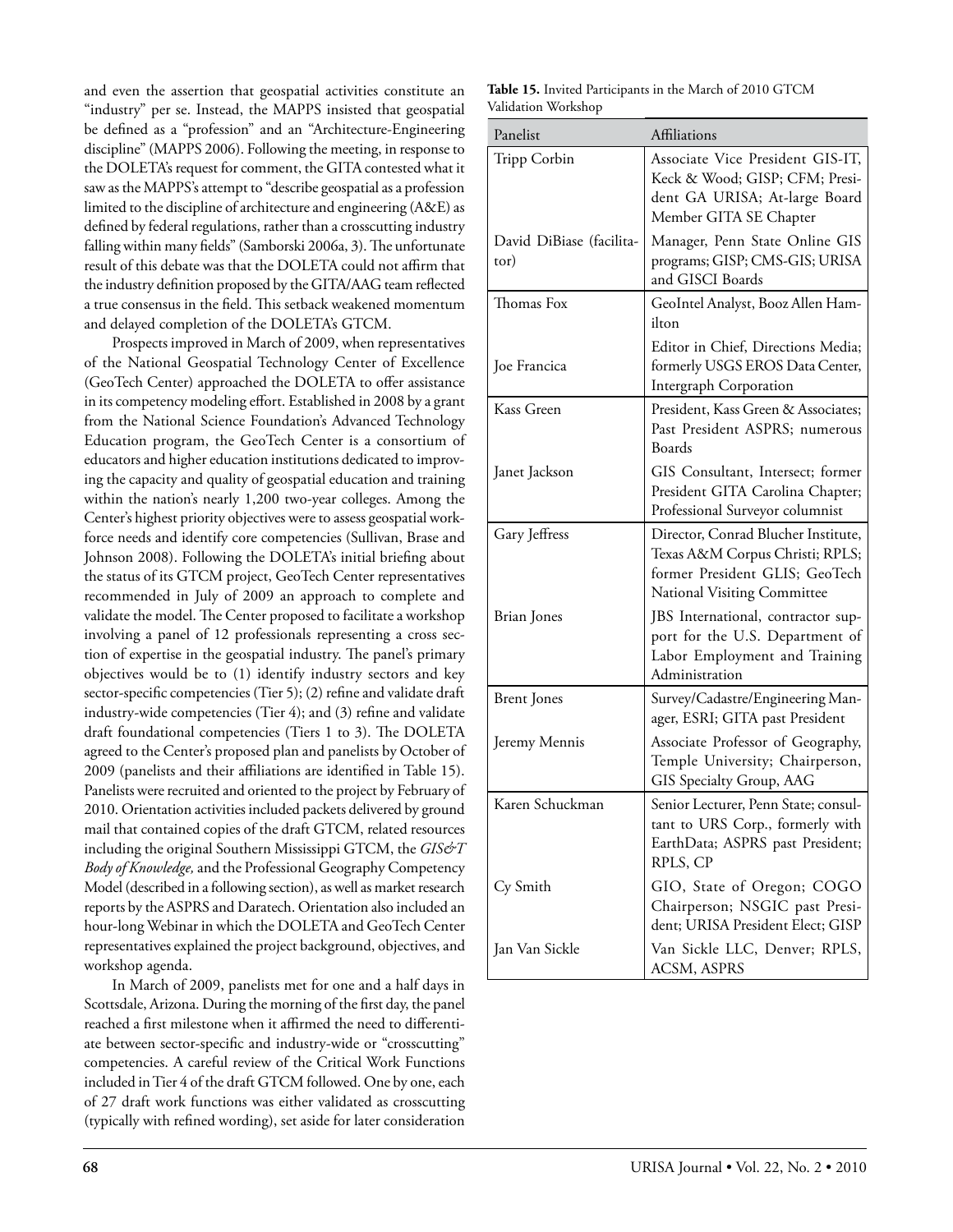as a sector-specific competency to be included in Tier 5, demoted to a lower foundational tier, or discarded. During this process, new industry-wide work functions were suggested, discussed, and accepted or set aside for later consideration. Every one of the 43 crosscutting work functions that appear in the final version of the GTCM was included by consensus of the panel.

The panel reached another crucial but unanticipated milestone when it agreed that industry-wide competencies should be aggregated into a single block spanning the entire Tier 4, rather than segregated into separate blocks associated with subdisciplines or professions (e.g., GIS, cartography, land surveying, remote sensing, and photogrammetry). The panel reasoned that if selected Critical Work Functions are indeed relevant to every geospatial professional, then they should not be depicted in a way that suggests otherwise. Thus, Tier 4 of the GTCM pyramid diagram consists of a single block labeled "Core Geospatial Abilities and Knowledge" (see Figure 1).

Another milestone was harder to reach. The panelists and facilitator struggled to identify a set of industry sectors for Tier 5. The panel first attempted to define sectors a priori, expecting that the Tier 5 competencies could readily be sorted by sector thereafter. When it became apparent that this "top-down" approach would not lead to consensus, the panel instead began identifying specialized work functions with the expectation that clusters of competencies eventually would become apparent, and that these clusters would in turn suggest industry sectors. This "bottom-up" approach proved more fruitful. Starting with critical but specialized work functions identified during the earlier review of Tier 4, panelists soon identified many more work functions that were of critical importance to some but not all geospatial professionals. Near the end of the workshop, when numerous specialized work functions had been listed, panelists began to propose sector names. They assuredly rejected suggestions based on disciplines, or professions, and especially regulated versus unregulated practices (i.e., work functions performed by state licensed practitioners versus voluntarily certified or uncredentialed practitioners). Instead, panelists agreed on a functional classification of geospatial expertise that, coincidentally, resembles the industry sectors identified by the market research firm Daratech, Inc., and, more approximately, to those identified in the ASPRS's 10-Year Industry Forecast. The panel's consensus implies that most geospatial workers, and the agencies and firms that employ them, cannot be segregated neatly into exclusive sectors. The nature of geospatial projects, the panel concluded, requires most workers and employers to engage in a range of activities that requires expertise spanning two or more competency clusters. Geospatial professionals, agencies, and firms are, and must be, versatile.

**Step 4. Refine the model.** After the workshop, the facilitator distributed a revised draft GTMC to participants for review (March 15, 2010). Discussion and suggestions led to a revision dated April 1, 2010, which was distributed for public review.

**Step 5. Validate the model.** Leaders of 16 professional and sci-

entific associations and firms with interests in the geospatial field were invited to comment on the April 1 draft. Posts in leading online trade publications also solicited public comment. Lively discussion followed.

The topic that generated the most discussion was the definition of Geography competencies in Tier 2. The Professional Geography Competency Model was the key resource for that building block. It also played an important role in validating the Foundation Competencies in Tiers 1 to 3.

# **Professional Geography Competency Model**

In 2005, a team of education researchers and advisers affiliated with the AAG conducted a series of focus groups and surveys intended to illuminate workforce needs in fields that hire individuals with geography degrees. The Geography competencies identified in Tier 2 of the DOLETA GTCM are drawn directly from this research (Solem, Cheung and Schempler 2008).

Equally important, a crosswalk of the two competency models reveals close correspondence between the Foundation Competencies and the AAG's "general" skill areas. Of the 21 competency blocks in Tiers 1 to 3, 76 percent correspond to one or more of the AAG's 29 "general" skill areas. Conversely, 83 percent of the AAG's general skill areas have close counterparts in the GTCM's Foundation Competencies. The two models diverge most in respect to Tier 1, the Personal Effectiveness competencies, some of which (e.g., Initiative, Dependability, and Reliability) may be too elementary to have attracted the notice of the AAG project's respondents. Even so, the primary importance of general workplace skills revealed in the AAG study validates the new GTCM's emphasis on foundational competencies.

Following the first round of public review, a new draft GTCM, dated May 14, 2010, was prepared and distributed to all 15 respondents. Additional discussion led to a final draft dated June 1, 2010. In all, the validation stage yielded 49 pages of critique, suggestions, and responses from the facilitator and other panelists—nearly twice the length of the new GTCM itself.

**Step 6. Finalize the model.** In parallel with the public review, the DOLETA conducted its own internal review of the GTCM. Following successful conclusion of both processes and approval from Assistant Secretary of Employment and Training Jane Oates, the DOLETA published the GTCM at its Competency Model Clearinghouse on June 18, 2010. The DOLETA announced the launch with a press release describing the value of the model and the importance of the achievement. "Competency models offer workers an opportunity to learn what it takes to enter a particular field," wrote Secretary of Labor Hilda L. Solis. "The geospatial model serves as a guide for those who want to both find a good job and map out a long-term career pathway in any of several geospatial technology fields including surveying and mapping, computer science and information science" (DOLETA 2010b).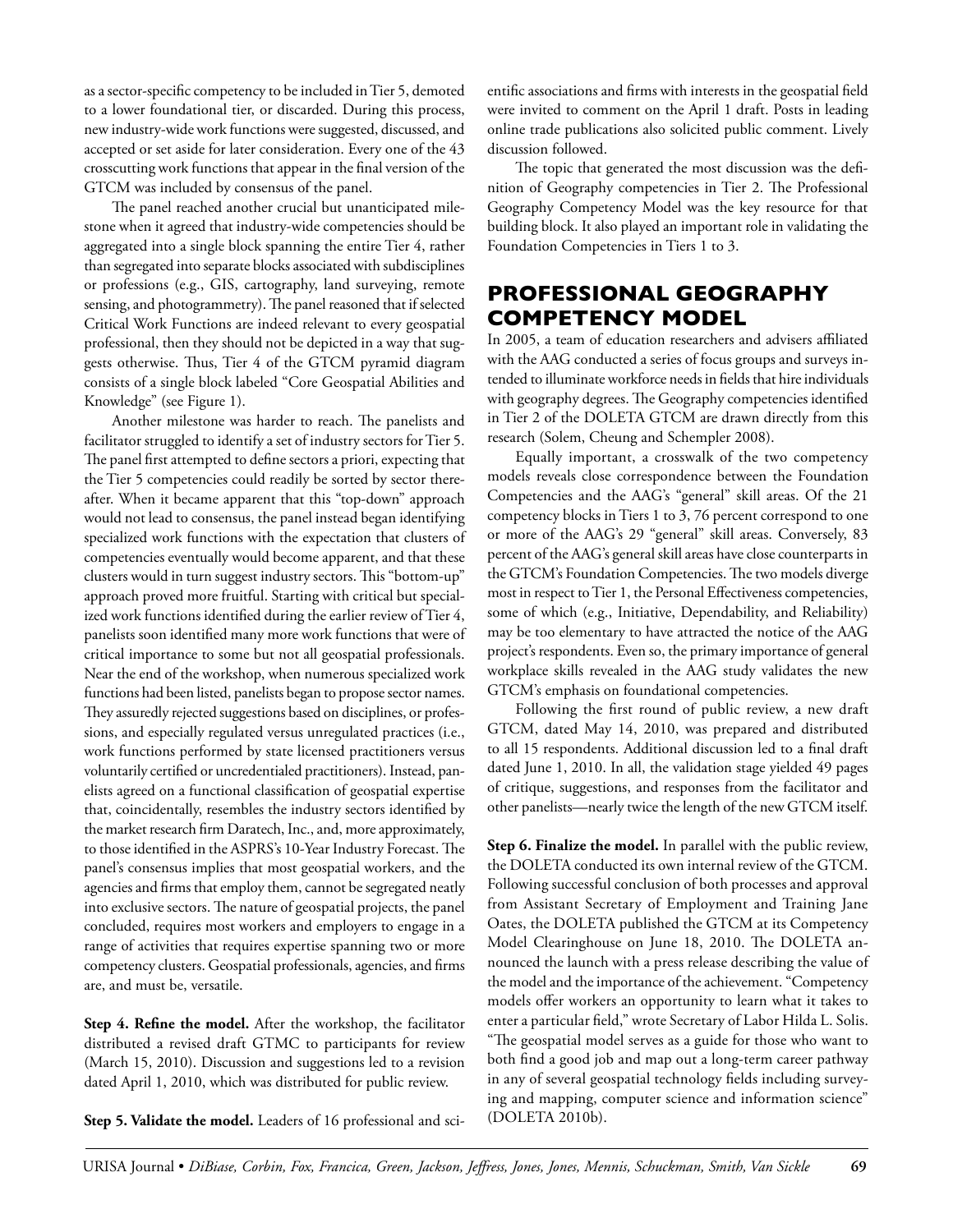# **Using the New GTCM for Curriculum Assessment**

Academic departments not accountable to subject-specific accreditation offer most of the geospatial courses and programs in U.S. higher education (DiBiase 2003). Accreditation is a formal peer-review process for assuring the qualifications and effectiveness of educational programs (Hamm 1997). Absent accreditation, many geospatial education and training programs lack a mechanism for periodic self-assessment and peer review of curricula, faculty qualifications, and student achievement, among other things. In this context, one of the most important potential uses of the new GTCM may be to self-assess how education and training curricula align with workforce needs.

Shown in Figure 2 is a portion of a prototype self-assessment instrument based on the new GTCM. The prototype is a simple spreadsheet that consists of multiple worksheets. Each worksheet consists of a matrix corresponding to one of the new GTCM's five tiers. Matrix rows list key competencies and critical work functions identified by workforce analysts and geospatial professionals. Columns represent the array of courses and other formal educational experiences included in a curriculum. Shown in this example are self-assessments conducted by instructors of five core classes in Penn State University's online Certificate Program in GIS. In each applicable matrix cell, instructors note the ways in which a particular course addresses a particular competency. Specifically, instructors note student assignments that yield tangible evidence of mastery. For example, educators may note that a course provides lectures pertaining to a particular competency, readings, discussion, demonstrations, writing assignments, scripted practical project assignments, open-ended project assignments, and/or test questions or problems.

The self-assessment process is efficient. Instructors who contributed to the example shown in Figure 2 report that selfassessments took only one to two hours per course. Although the prototype assessment instrument is just a simple spreadsheet, the

| nnn                     |                                                                                                                                                       |                                      | <b>GTCM_assessment_Penn_State.xlsx</b> |                           |                 | $\bigcirc$                                                                                    |
|-------------------------|-------------------------------------------------------------------------------------------------------------------------------------------------------|--------------------------------------|----------------------------------------|---------------------------|-----------------|-----------------------------------------------------------------------------------------------|
|                         |                                                                                                                                                       | Gloss et p.                          | SmertArt Graphics<br>Cherta:           | interesting or            |                 |                                                                                               |
| $\ddot{\circ}$          | A                                                                                                                                                     | B                                    | C                                      | n                         | E               | F                                                                                             |
|                         |                                                                                                                                                       | Courses and other experiences:       |                                        |                           |                 |                                                                                               |
| $\overline{a}$          | <b>Critical work functions:</b>                                                                                                                       | <b>GEOG 482</b>                      | <b>GEOG 483</b>                        | <b>GEOG 484</b>           | <b>GEOG 485</b> | <b>GEOG 487</b>                                                                               |
| $\overline{3}$          | Earth geometry and geodesy                                                                                                                            |                                      |                                        |                           |                 | scripted and open<br>ended projects,<br>tests                                                 |
| 4                       | Geoids and ellipsoids                                                                                                                                 |                                      |                                        |                           |                 |                                                                                               |
| 5                       | Coordinate systems                                                                                                                                    | read, test, demo,<br>and scripted    | read                                   |                           | project         |                                                                                               |
| 6                       | Datums, projections                                                                                                                                   | read, scripted<br>project<br>project | project                                |                           |                 |                                                                                               |
| ż                       | Map projections                                                                                                                                       |                                      | read                                   |                           | project         |                                                                                               |
| $\overline{\mathbf{R}}$ | <b>Data quality</b>                                                                                                                                   |                                      |                                        |                           |                 |                                                                                               |
| $\mathbf{Q}$            | Accuracy, resolution, precision,<br>fitness for use                                                                                                   | read<br>test                         |                                        | scripted project          |                 | scripted and open-<br>ended projects.<br>readings.<br>discussion, test<br>questions, writing. |
| 10                      | Quality control vs. quality<br>assurance                                                                                                              |                                      |                                        |                           |                 |                                                                                               |
| 11<br>12                | Data quality implications of legacy<br>systems                                                                                                        |                                      |                                        |                           |                 |                                                                                               |
|                         | RMSE and other statistical<br>measures<br>14 4 > >1 Tier 4 Tier 5.1 Positioning & Data / Tier 5 Analysis & Modeling / Tier 5 Software & App Dev / + / | read                                 |                                        | read, scripted<br>project |                 | scripted and open-<br>ended projects.<br>readings,<br>discussion, test                        |

**Figure 2.** Prototype curriculum self-assessment instrument based on the Geospatial Technology Competency Model (GTCM). This and related resources are freely available at the GeoTech Center Resource Repository, http://resources.geotechcenter.org.

GeoTech Center plans to develop and support more sophisticated implementations of this and related instruments in response to user feedback about the prototype instrument.

# **Discussion**

In the orientation Webinar conducted prior to the GTCM validation workshop, DOLETA representatives urged panelists to keep the "80 percent rule" in mind. This meant that the group should not expect 100 percent agreement on any point but should define consensus as 80 percent agreement. The same advice guided the team's response to critiques received during the public review period. While many suggestions were incorporated into the final GTCM, some were rebutted and set aside. A few of these overruled objections deserve attention here.

One reviewer objected to the "inconsistent granularity" of the competencies and the Critical Work Functions. Examples cited were "compile data required for map production" and "explain the implications of the term 'authoritative measurements' as specified . . ." (Both of these draft work functions were ultimately omitted from the GTCM.) Instead of a range of broad and focused competencies, the reviewer suggested that work functions be consistently broad. That approach would allow for comprehensive coverage without excessive length. On behalf of workshop participants, the facilitator (who also served as lead editor of the GTCM's final revisions) replied that uniform granularity is not necessarily a virtue. In practice, the work functions that geospatial professionals are called on to perform do vary in granularity, from the nebulous to specific. Furthermore, the draft competency cited as a "specific" example ("Explain the implications of the term 'authoritative measurements' as specified . . .") actually implies a great deal of contextual knowledge about the contested territories of professionalism in the geospatial realm. In general, the panel concluded that uniform granularity was not a worthy objective.

The same insightful reviewer commented on the "competenciness" (sic) of the Critical Work Functions in the draft GTCM. The reviewer correctly pointed out that a Critical Work Function is "something the person would actually do on the job, phrased in a way that someone could judge whether they are doing it well/ correctly." Contrary to that goal, the reviewer pointed out that many competencies and work functions are so conceptual that mastery can only be demonstrated by discussion or explanation. In contrast, another reviewer argued that competencies should emphasize "understanding (hence, 'explain') . . . and not the standard of doing it." A workshop participant observed that action verbs such as "discuss" and "describe" should be minimized for "they do not describe what the worker actually 'does.' Rather, they describe how a student proves what he/she has learned." Although panelists understood this distinction, they often crafted competencies that require workers to explain concepts and applications. They agreed that the ability to communicate knowledge effectively to clients, peers, supervisors, and employees often epitomizes expertise in the geospatial workplace.

Other reviewers disapproved of the three industry sectors adopted for Tier 5. One reviewer argued that work functions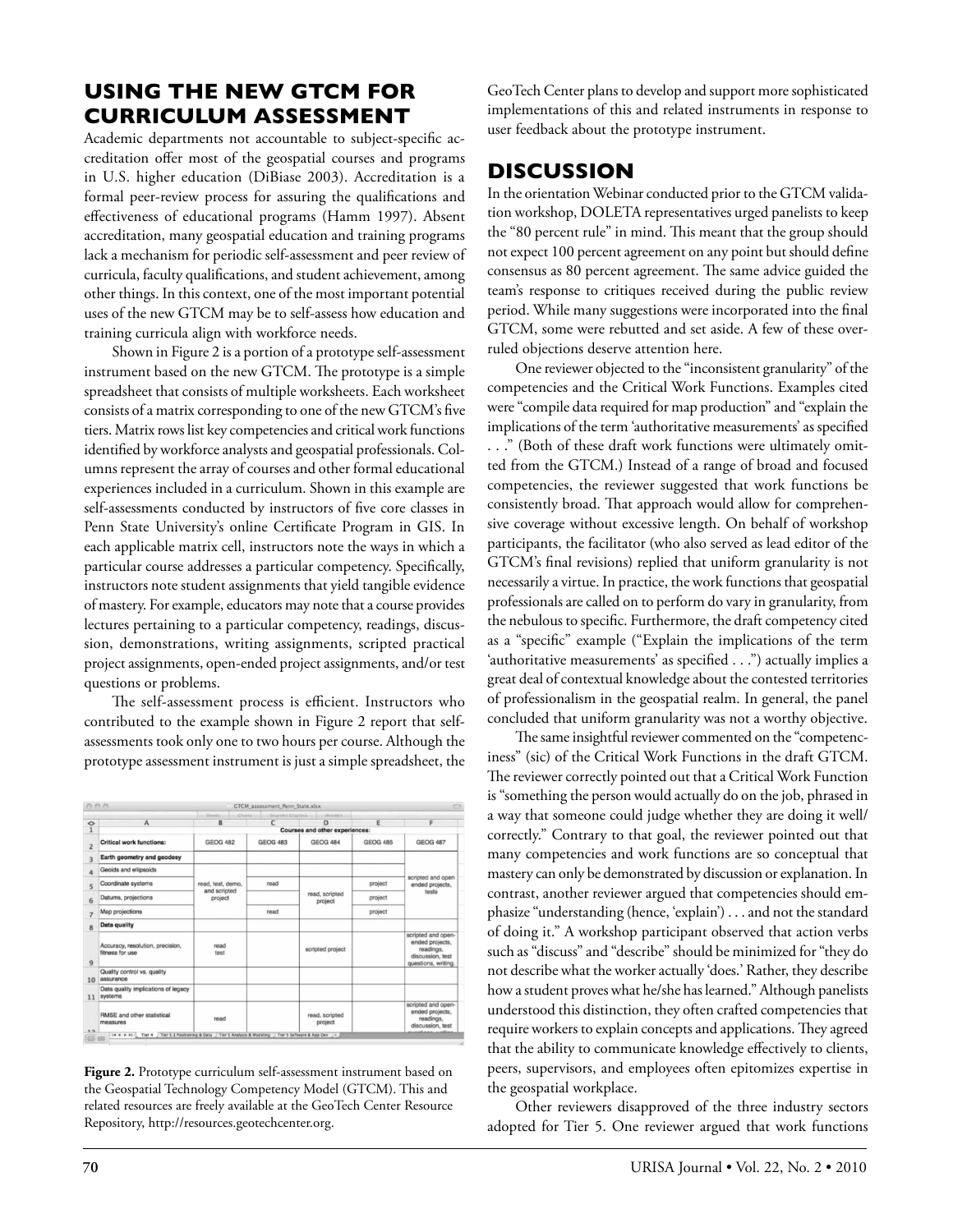are specific to occupations or professions not to industry sectors. However, panelists agreed that sorting work functions by sector is distinctly advantageous. Instead of segregating the geospatial industry into exclusive constituencies, the GTCM seeks to unveil its coherence by showing that the goals, activities, and expertise of the various geospatial professions overlap and complement one another. The reviewer's constructive comment resulted in an expanded preface to Tier 5 that explains this rationale.

# **Conclusion**

The most fundamental critiques of the GTCM may be that it (and related efforts to define the geospatial field) is futile at best, and hegemonic at worst, insofar as it privileges one way of knowing and thinking about the field over others. As Davis (2002) says, "[N]obody likes a definition." However, he also points out, "Definitions are to writing what benchmarks are to surveying, shared points of reference" (1). The definitions of the geospatial technology industry, of geospatial workforce needs, of occupations and the employment estimates described previously should be useful points of reference for educators, current and aspiring professionals, employers, and the public. Without such reference points, it will be hard to gauge the success of the geospatial education infrastructure.

This paper mentioned several uses of competency models such as the GTCM, including individual professional development, curriculum planning and assessment, informing development of interview protocols, requirements for professional certification, and criteria for academic program accreditation and articulation. Highlighted here was the GTCM's potential for assessing the alignment of academic program curricula with geospatial workforce needs. In the long run, the GTCM's usefulness will depend on frequent updates that account for the continuing evolution of the field.

Encouragingly, the GTCM demonstrates that a diverse group of geospatial professionals can reach consensus on fundamental questions concerning the identity of the geospatial field and the nature of expertise within it. Reflecting on the debate about industry definitions, GITA Executive Director Bob Samborski observed, "This exercise has revealed the potential for the various elements of the geospatial industry to achieve a far more constructive, unifying purpose" (2006b, 3). The GTCM is another hopeful sign that the field can achieve greater clarity in the public realm, greater understanding and synergy among geospatial professionals, and greater educational effectiveness.

# **Acknowledgments**

Substantial portions of this paper were adapted from the U.S. Department of Labor's Geospatial Technology Competency Model, much of which the authors helped to write. The National Science Foundation's Advanced Technology Education Program supported this project through its National Geospatial Technology Center of Excellence (Award DUE #0801893). Authors' opinions are not necessarily shared by the NSF. The GeoTech Center and the authors thank DOLETA staff members Pam Frugoli, Jennifer Troke, and Brad Wiggins, as well as JBS International staff members Barbara Derwart and Brian Jones, who encouraged and facilitated our work. Thanks also to reviewers for challenging us to deliver a worthy product. Special thanks to James Detwiler and Frank Hardisty of Pennsylvania State University, on whom the authors relied to ensure that the GTCM's treatment of programming and application development accurately reflects the current state of the art.

# **About the Author**

**David DiBiase** heads the Penn State Online Certificate and Master of GIS degree programs. As a senior researcher with the GeoTech Center, he directed the effort to complete the U.S. Department of Labor's Geospatial Technology Competency Model in 2010. As chairperson of the UCGIS Education Committee from 2004 to 2006, he led the editorial team that completed the *GIS&T Body of Knowledge*. From 1999 to 2003, as a member of URISA's Certification Committee, he helped design the criteria by which the GIS Certification Institute (GISCI) awarded its GIS Professional credential to more than 4,500 practitioners. He currently serves as GISCI President and member of the URISA Board of Directors.

Corresponding Address: John A. Dutton e-Education Institute Penn State University 2217 Earth-Engineering Sciences Building University Park, PA 16802 (814) 863-1790 dibiase@psu.edu

# **References**

- BLS 2010. Occupational outlook handbook. Http://www.bls. gov/OCO.
- Curtin University and Victoria University 2008. Trends in the development of the Australian spatial information industry (October 2008). Www.crcsi.com.au/UPLOADS/PUBLICA TIONS/PUBLICATION\_366.pdf.
- Daratech, Inc. 2006. GIS/Geospatial markets and opportunities. Cambridge, MA: Daratech, Inc.
- Davis, M. 2002. Profession, code, and ethics. Burlington, VT: Ashgate.
- DeRocco, E. S. 2004. Speech at AACC & ACCT National Legislative Summit, February 10, Washington, DC.
- DiBiase, D. 2003. On accreditation and the peer review of geographic information science education. URISA Journal 15(1): 7-14, Http:// www.urisa.org/files/Dibiasevol15no1. pdf.